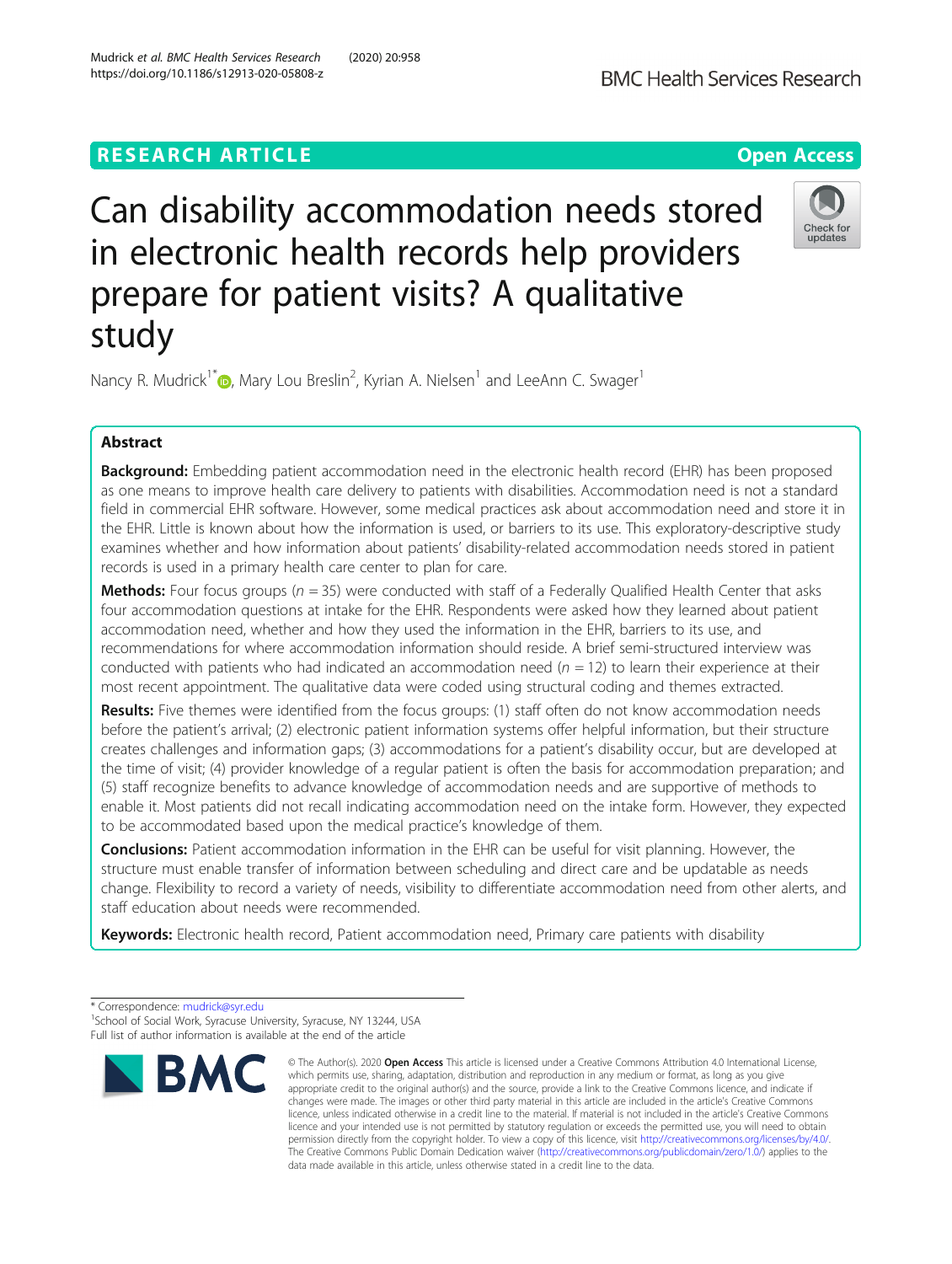### Background

A large and growing literature reports access problems people with disabilities experience in the course of receiving medical care, and the contribution of these access problems to health disparities and inadequate health care  $[1-3]$  $[1-3]$  $[1-3]$ . The problems include physically inaccessible medical buildings and physician offices, lack of accessible medical and diagnostic equipment, and inadequate procedures providers follow to ensure effective delivery of care [\[4](#page-16-0)-[8\]](#page-16-0) Where these types of barriers are present, patients will require modifications, called reasonable accommodations, in order to receive care. The specific accommodation that will enable a patient to access the health care facility and receive appropriate health services varies by the functional limitations of that patient. For example, a patient with a mobility impairment may need to be examined in a room with a height adjustable examination table, enabling the patient to transfer from wheelchair or scooter onto the table. A patient with an intellectual or speech impairment may require a longer than typical appointment slot to accommodate the slower pace of physician-patient communication. A Deaf patient will require the presence of a Sign Language interpreter. These kinds of modifications and preparations address the "accommodation needs" of persons with disabilities and enable their receipt of appropriate health care. Interviews with patients with physical, cognitive, intellectual, or psychiatric disabilities document that it is not uncommon to arrive for an appointment and discover that the medical provider is not prepared with the accommodations necessary to treat them [\[2](#page-16-0), [5,](#page-16-0) [6,](#page-16-0) [9](#page-16-0)]. As a result, a patient may receive inferior care (for example, examined in a chair rather than on a table) or must make additional trips to the provider for the care that most people receive with a single visit.

Among the actions proposed to prevent these problems is the potential to embed patient accommodation needs in the electronic health record (EHR) so that providers can make advance preparation for the patient visit  $[10]$  $[10]$ . The wide implementation of electronic health records (EHR) following incentives in the 2009 Health Information Technology for Economic and Clinical Health Act (HITECH) and the Affordable Care Act would seem to offer the opportunity for patients and physicians to communicate and record needs useful to delivering care [[11](#page-16-0)–[14](#page-16-0)]. Although there are informal reports of medical practices that ask about accommodation needs and store this information in the patient record, there is little formal documentation regarding how accommodation information is collected and used, or the barriers or facilitators of its use.

There are two disconnected bodies of literature on the implementation of the electronic health record as discussed below. One set focuses on the broad implementation of EHRs and the barriers and opportunities for different population groups. However, these publications do not discuss the potential application for improving care delivery to patients with disabilities. The other literature consists of publications by the community of disability and health scholars who argue for the potential of the EHR, but whose publications do not include empirical examination of EHR implementation. To date, there is virtually no crossover between these literatures.

### Implementation of EHRs

The 2009 HITECH Act aims to promote the use of electronic health records in primary care practices through financial incentives for adoption, and later penalties for failure to engage in meaningful use of EHRs [[15](#page-16-0), [16](#page-16-0)]. The goal of the legislation is to improve health care quality, safety, and efficiency, and through meaningful use, improve care coordination, engage patients in their care, reduce health care disparities, and improve population health [\[15\]](#page-16-0). With this push, a number of topics have been the focus of a burgeoning literature. Numerous publications speak to the advantages of implementing an EHR with the possibility of reduced error, greater efficiency, more seamless communication and coordination across multiple providers serving the same patient, easier monitoring of patient outcome measures over time, and greater transparency with patients who can access their own test results and other records through a patient portal [\[17](#page-16-0), [18\]](#page-16-0). Other publications consider the challenges to developing and implementing EHRs, including decisions about what data items should be included, how much detail, how to incorporate nuance and narrative information, how to assure needed flexibility, and how to overcome doctor and patient resistance [[19,](#page-16-0) [20](#page-16-0)]. Publications also consider doctors' concerns that the computer screen and keyboard will diminish patientdoctor communication, or reduce patient satisfaction [[21,](#page-16-0) [22\]](#page-16-0). While some of these publications consider which population characteristics should be included in the EHR structure, for example, age, race, ethnicity, spoken language, and marital status, disability status or accommodation needs as potential data fields are rarely mentioned  $[17, 23, 24]$  $[17, 23, 24]$  $[17, 23, 24]$  $[17, 23, 24]$  $[17, 23, 24]$  $[17, 23, 24]$ . Recent additions to the health information technology literature have discussed how population information can be produced that could be used to identify and address health disparities [\[25](#page-16-0), [26](#page-16-0)]. However, people with disabilities are not identified as a health disparities group in these articles.

### Potential of EHR-embedded disability information

Researchers concerned with the barriers to health care experienced by people with disabilities describe potential benefits of EHRs, such as information about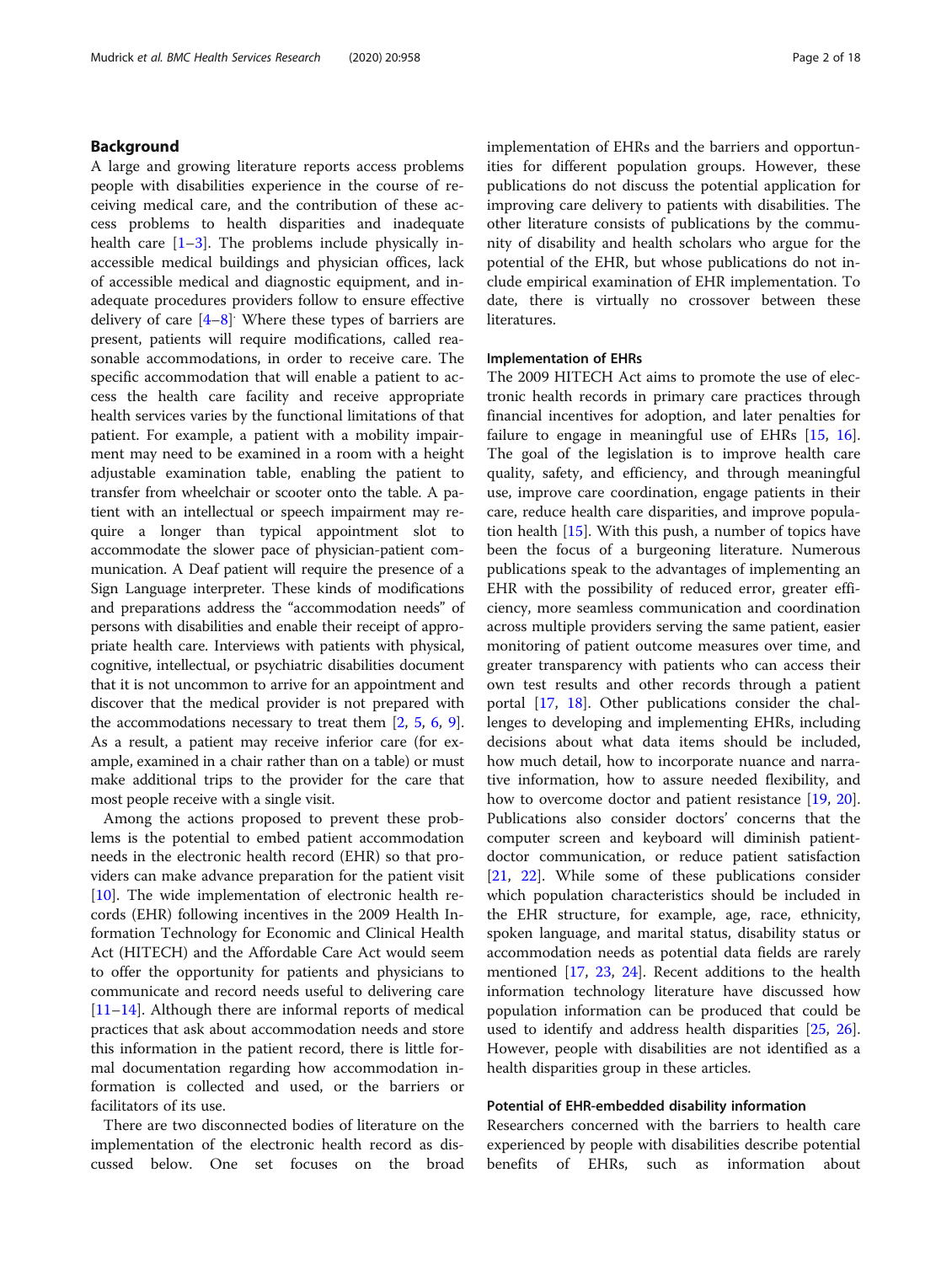accommodation needs during a medical exam [[11,](#page-16-0) [12](#page-16-0), [14\]](#page-16-0). These needs could include an ASL interpreter, a longer appointment time, assistance with mobility, or scheduling for the one exam room with the height adjustable exam table. Among potential problems are concerns that the patient portal software will not be easy to use and accessible, especially for patients with visual or intellectual impairments, and that the EHR architecture might not be able to capture the complexities and interacting factors of health care problems [\[13](#page-16-0), [27](#page-16-0)]. Few studies have actually observed the daily workflow of a medical practice to understand the use of the EHR with patients in general, or with patients with disabilities [[13](#page-16-0), [18,](#page-16-0) [19](#page-16-0), [24](#page-16-0), [28](#page-17-0)].

The aim of this exploratory research is to learn whether and how information about patients' disability-related accommodation needs, stored in electronic patient records, is used in a primary health care setting to plan for care. Our specific foci for health center staff were: (1) do they use the accommodation need information in the EHR to assist visit planning; (2) what are barriers to using accommodation information in an EHR; and (3) and what information, format, and timing of information would be of most help in preparing to treat patients with accommodation requirements. As part of exploring the collection and use of accommodation need information, a fourth focus sought to know (4) if patients had expectations of disability-related accommodations because they indicated a need on the registration form.

### **Methods**

### Study design

This exploratory-descriptive study is grounded in the framework of the Normalization Process model, an implementation model for factors affecting the routinization of new practices, actions, or ways of organizing work in healthcare settings [\[29\]](#page-17-0). Its cognitive participation and collective action constructs are especially applicable to our problem and setting because we are exploring the utilization of a process innovation. Qualitative methods are used to collected data from the staff and patients of four clinic sites of a single health care organization. Data were first collected from clinic staff with focus groups, followed by a small number of brief phone interviews with purposefully selected patients. Institutional Review Board (IRB) approval was obtained for both data collection efforts before any data were collected. An exploratory design was chosen because there was no prior empirical research based upon observing the intersection of patient accommodation needs with primary care electronic records. Consideration of patient accommodation needs was not restricted to specific disabilities or kinds of impairment to enable the identification of unexpected areas of need and information use.

### Study setting

The setting for this study is a Federally Qualified Health Center (FQHC) located in Northern California. Federally Qualified Health Centers offer community-based primary care to underserved areas with a sliding fee scale for low income persons in return for special financial support from the U.S. government [[30](#page-17-0)]. Across the U.S. there are 1362 FQHCs delivering care in 11,744 sites. In 2018 FQHCs delivered care to 28 million persons, 68% of them below the U.S. poverty threshold, 63% from a racial or ethnic minority group, 48% enrolled in Medicaid (the government health insurance for low income persons), and  $23\%$  uninsured  $[31]$ . While there are no national data regarding the percent of FQHC patients who have disabilities, the documented association of poverty and disability suggests that many FQHC patients may be persons with disabilities [[32\]](#page-17-0).

Starting in 2014, nine clinics of the Health Center studied here added four functional impairment questions to the patient management record that it stores electronically. The intent was to be able to alert primary care staff about a patient's accommodation need with the goal of facilitating quality care. Patients were asked to indicate at initial intake whether they needed (1) a Sign Language interpreter (asked as part of language interpretation need), (2) assistance with mobility, (3) support for low vision or blindness, or (4) a long appointment. In 2015, approximately 9% of patient records indicated an accommodation need  $[14]$  $[14]$ , although the Health Center did not track whether staff were noting and using the information to plan for care. In 2016, aware that the Northern California Health Center was one of the few health systems that had integrated accommodation need fields into their EHR, the researchers approached the Health Center and were given permission to conduct an exploratory study of staff use of the information and any barriers or suggestions for improvement.

### Focus group methods Study participants

To learn about the use of the accommodation information, four focus groups were conducted with staff from four Health Center clinic locations. The staff were invited to voluntarily participate in the 90-min focus group session via printed announcements posted at the clinic sites and put in staff mailboxes and in-person discussion with staff. The flyers stated the topic was "Understanding how disability-related accommodation needs are identified and provided in health care." Interested persons were instructed to telephone or email one of the researchers. Everyone who responded was included in a focus group. Altogether, there were 35 participants in four focus groups (with 10, 4, 9, and 12 participants).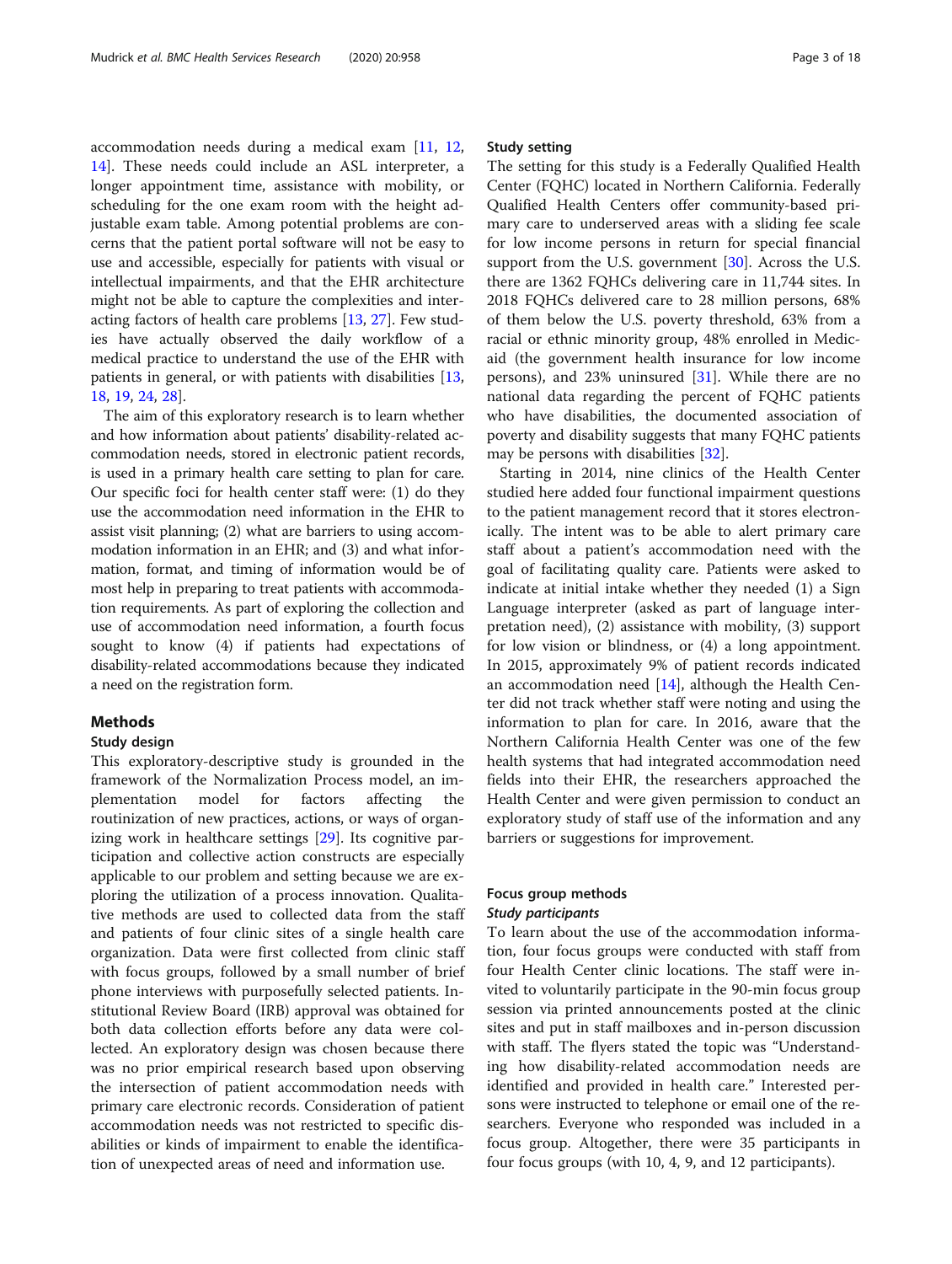### Data collection

Focus group sessions were held at two clinic sites at lunchtime or at the end of a workday, with refreshments. Each participant gave oral consent to participate before the start of the session and received a \$100 honorarium. The same individual facilitated all four groups. The focus group interview guide asked participants to discuss: 1) how they learn about patient accommodation needs and how they use their electronic patient records, including the four accommodation need questions, 2) how they plan for the day's appointments and the chief logistics challenges and issues with patient flow, 3) what they would like to know about patient accommodation needs, and when, and 4) where they think such information should be located for best use. Two members of the research team developed the interview guide for this study. Some questions were worded closely to the study aims and some questions asked how a potential situation would be handled (the focus group interview guide is available as a [Supplementary document\)](#page-15-0). Each session was audio-recorded and then transcribed. No information about the participating staff members, such as education, years of experience, age, or race, was collected. The only identifying information collected was work role (e.g., nurse, scheduler, etc.).

### Data analysis

Transcripts from the focus groups were uploaded into the qualitative analysis software, NVivo, to enable connection of text to a code and later grouping and synthesis. Structural coding, considered especially appropriate for multiple participant transcripts from semi-structured interviews, was the primary coding method  $[33]$  $[33]$ . Structural coding involves developing a code-phrase that reflects content or a concept expressed in response to a specific research question or topic of discussion. To enhance the neutrality of the coding, two persons who were not present at the focus groups did the initial coding. Each transcript was coded by the first individual who developed a set of code phrases (code categories) to capture different elements of the content of statements. The second coder independently coded the transcripts using the set of developed codes. Comparison between the two sets of coded transcripts after the first pass found a 95% or higher degree of agreement for the assignment of text phrases to each of the major code categories. The second coder then examined the areas of disagreement and the definitions of the codes and adjusted some codes and left other points of disagreement unchanged. A group consisting of the two coders, the focus group facilitator, and another member of the research team, then reviewed the codes and their linked text and grouped the code categories into the set of key themes. The involvement of the focus group facilitator

and the fourth researcher at this point gave confidence to the reliability of the link from transcripts to themes. From the themes, the group reached consensus on the main findings.

### Patient interview methods

### Study participants

Interviews with a purposefully selected set of patients were conducted following the completion of all focus groups. The target was to interview 12–15 persons. Ninety-seven adult patients were selected based upon a set of criteria and mailed invitations to participate in a short phone interview. The primary criteria were that the patient (1) had an accommodation need listed in their electronic record and (2) had visited the Health Center for care within the past 6 months. With the researchers' instructions, a Health Center administrator identified the records of eligible patients, also selecting to ensure that the set of patients invited was diverse by race/ethnicity, age, sex, and type of impairment. Patients were mailed an invitation to participate in a phone survey using the researchers' stationery and envelopes. To keep patient identities confidential, the Health Center put the address labels on the researchers' pre-paid envelopes and mailed the invitations. Persons willing to be interviewed were instructed to contact the researchers directly so that the Health Center never learned who responded to the invitation. Thirteen persons agreed to the 30-min interview. After starting the interview, it became evident that one of the respondents did not have any disabilities, perhaps having marked the form in error. Thus, the final number of patient respondents is twelve (12% response rate to the interview invitation).

#### Data collection

Interviewees and the researchers agreed on a day and time for the interview. Before the interview, patientrespondents who had access to email received the consent form electronically to sign and email back. If they did not have email, consent was obtained orally at the start of the interview. After the interview each respondent received a \$50 gift card, sent by US postal mail or email. One interviewer audio recorded interviews, and these were later transcribed. The other interviewer created the transcript by typing answers verbatim during the interview. Interview methods were modified as needed to accommodate patients' disabilities. For example, one respondent, who knew her speech was difficult for others to understand, had an assistant familiar with her speech patterns on the telephone who restated her replies when needed for clarity. The mother of a patient with an intellectual disability, who could not speak for himself, was the respondent in another interview. A third respondent requested that the interview occur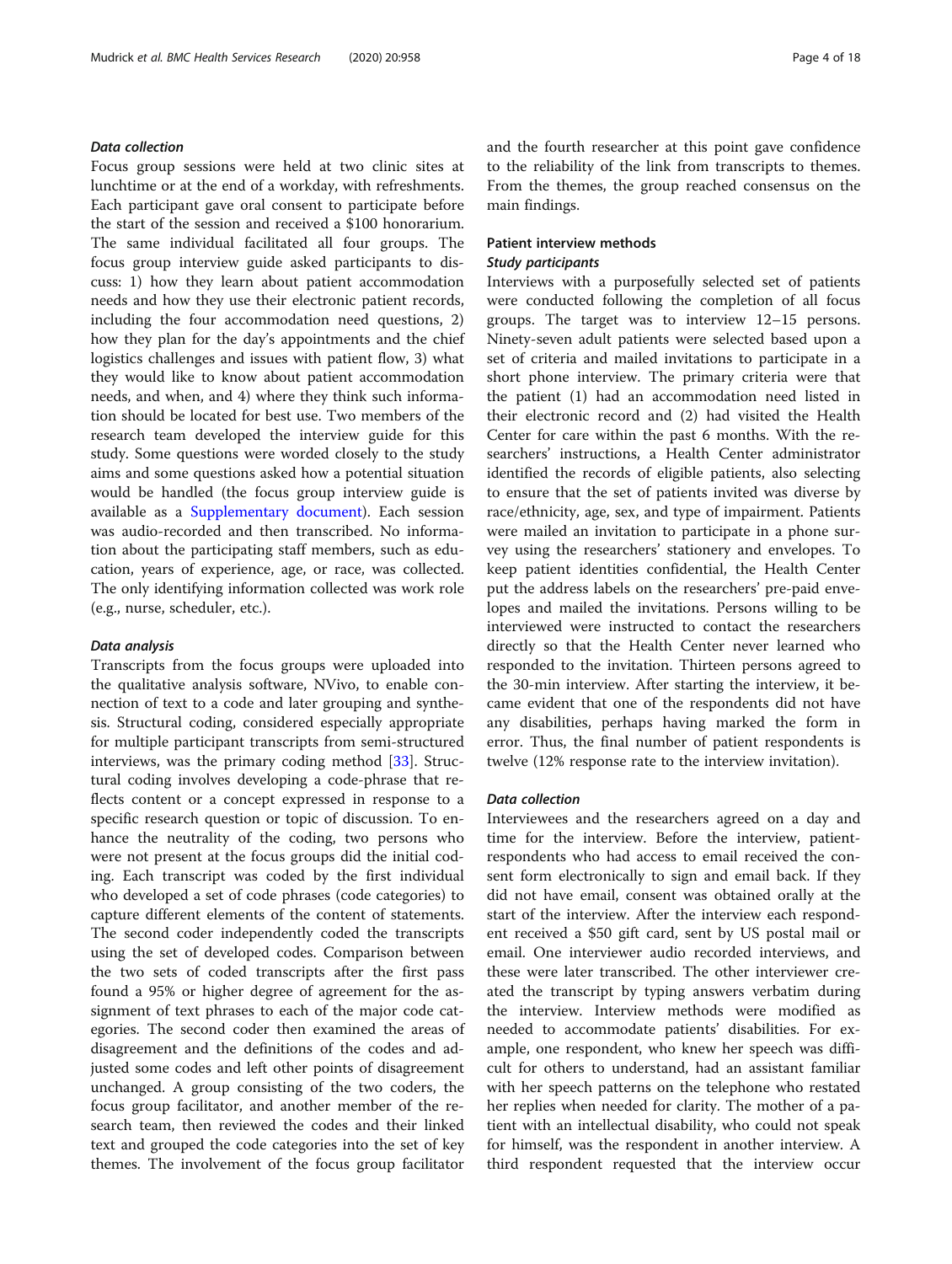through email exchanges for reasons related to her disability.

The patient interview guide developed in iteration by two of the researchers had 8 closed-ended and 2 openended questions, with follow-up probes possible for any of the questions. Respondents were asked how long they had been patients of the clinic, and whether their most recent visit was for a routine check-up or follow-up for a continuing condition. Patients were asked about their functional limitations based upon the six limitations that comprise the American Community Survey disability questions  $[34]$  $[34]$ .<sup>1</sup> They also were asked what accommodations they required when receiving medical care, and whether they recalled indicating their accommodation need when they signed up for care. Finally, they were asked how important was special assistance or arrangements to their sense of receiving good medical care.

### Data analysis

Transcripts were created from the audio-recorded and typed interviews. The closed-ended questions were tallied, and two persons independently hand-coded the open-ended questions. Because interviews were intentionally brief, many of the open-ended questions produced short answers. Thus, the interviews did not generate a lot of qualitative data. Structural coding was utilized to create code-phrases for the content of the responses. One coder identified key phrases from the responses to each open-ended question and from this developed 10 code categories applied across all the questions. A second coder independently identified key phrases from the responses and assigned them to these code categories. Disagreements were resolved in conversation with the full research team, and several categories were combined, and one category added. The research team extracted key themes from the codes and developed consensus on the main findings.

### Results

### Focus group interviews

Thirty-five staff members participated in the focus groups. Groups were a mix of staff that included a doctor, nurses, medical assistants, social workers, referral specialists, psychologists, triage assistants, managers, administrative assistants, and receptionists. (see Table 1).

Table 1 Health Center Roles of Focus Group Participants

| <b>Role Title</b>                     | <b>Number</b>  |
|---------------------------------------|----------------|
| Front Office Receptionist             | 4              |
| Triage and Referrals Specialists      | 5              |
| Registered nurse                      | 3              |
| Medical assistant                     | 10             |
| Physician                             | 1              |
| Social worker/psychologist            | 3              |
| Community health worker or fellow     | 4              |
| Manager                               | 3              |
| Other                                 | $\mathfrak{D}$ |
| <b>Total Focus Group Participants</b> | 35             |

We do not know how many staff members saw the focus group recruitment materials, but the potential could be 278 persons (producing a rough response rate of 13%). Staff members described their work roles as belonging to the "front office" or the "back office." Front office staff are the non-medical personnel who schedule appointments, greet patients at reception, make calls for referral to other providers, do community outreach or are part of management. The back office staff are the clinical staff who treat patients, and this includes doctors, nurses, medical assistants, psychologists, and social workers. Both front and back office staff have a role in planning and delivering patient care. All of them worked with parts of patient electronic records.

Patients can initially register with the Health Center or make appointments through several avenues. One option is a central registration and scheduling phone number that serves all clinic sites. Another option is for a patient to call a particular clinic site and speak with someone in reception. Persons who just show up at a clinic (walkins) can be registered or scheduled on-site. The four questions about functional limitations that tap at accommodation needs are part of the information gathered at initial registration.

Five major themes emerged from analysis of the focus group interviews. These themes provide insight about when and how providers learn of their patients' accommodation needs, how different professionals within a health setting use electronic patient records, and improvements in the communication structures around accommodations that might enable them to be more prepared. These themes are listed in Table [2](#page-5-0) and each is elaborated in the discussion that follows.

### Theme 1: accommodation needs generally are not known in advance of the patient's visit

Most of the time, staff do not know accommodation needs before the patient's arrival, except for the need for American Sign Language interpretation which is

<sup>&</sup>lt;sup>1</sup>The six questions are: (1) Are you deaf, or do you have serious difficulty hearing?, (2) Are you blind, or do you have serious difficulty seeing, even when wearing glasses?, (3) Because of a physical, mental, or emotional condition, do you have serious difficulty concentrating, remembering, or making decisions?, (4) Do you have serious difficulty walking or climbing stairs?, (5) Do you have difficulty dressing or bathing?, and (6) Because of a physical, mental, or emotional condition, do you have difficulty doing errands alone such as visiting a doctor's office or shopping? Questions are marked yes or no.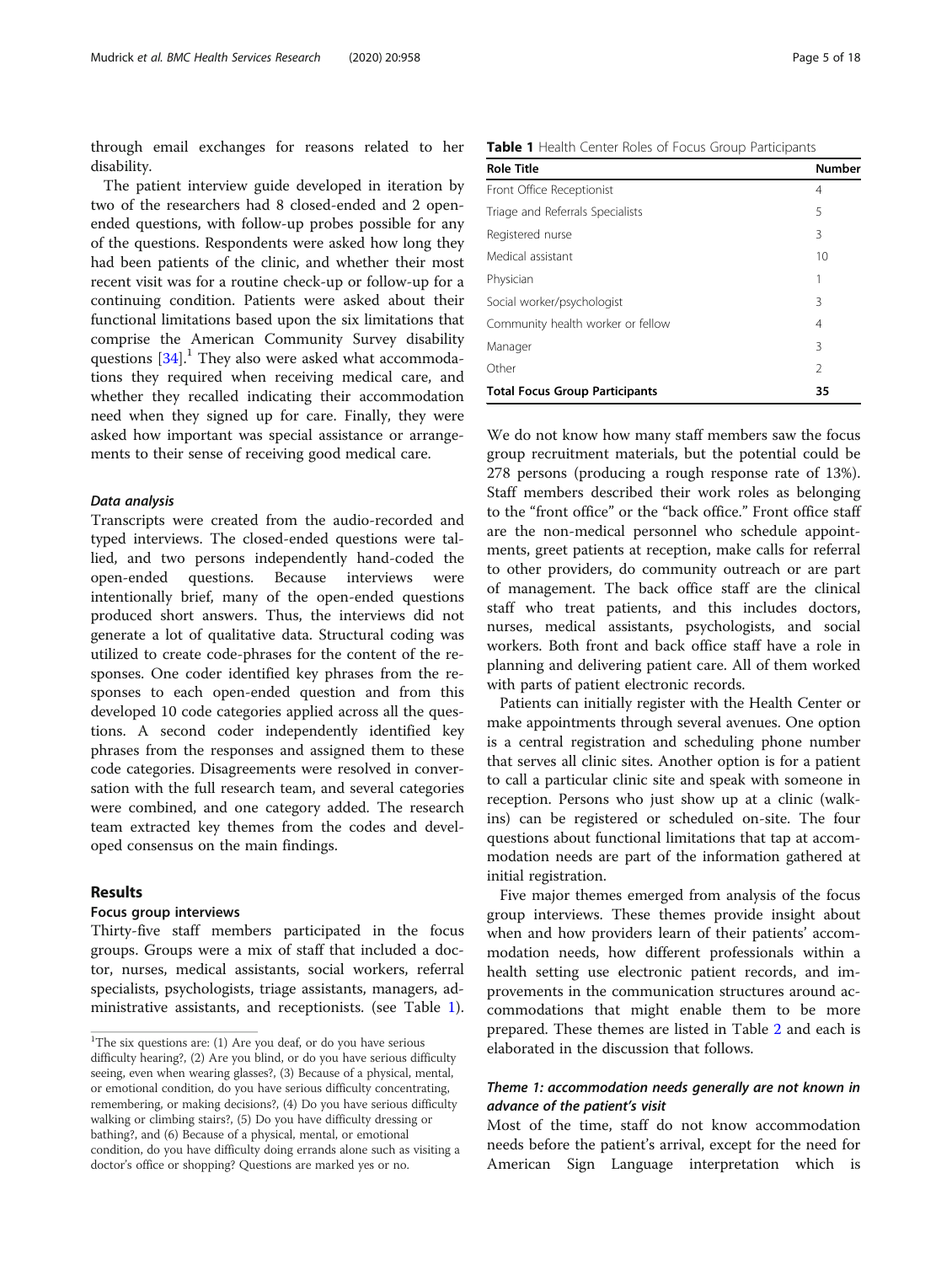<span id="page-5-0"></span>Table 2 Key Themes from Health Center Focus Groups

| <b>Key Themes</b> |
|-------------------|
|                   |

1: Accommodation needs generally are not known in advance of the patient's visit.

2: EHR systems offer helpful information, but with usage challenges and information gaps.

3: Accommodations do occur at health visits but often are developed at the time of the visit.

4: Knowledge of a regular patient is often the basis for advanced accommodation preparation.

5: Providers acknowledge the benefit of preparation for accommodation needs and are supportive of methods to enable it.

arranged by the front office. Most of the clinical staff responded that they did not know ahead of time. Some offered that patient charts sometimes contain a note about accommodation but stated that they generally review the chart the morning of the appointment or just before the patient arrives.

Doctor: No. I'd say 90% of the time, no. Sometimes we do chart preps, so we get a schedule, and the patient has a couple lines of what they're coming in for. And so sometimes that will say whether they need an interpreter, depending on who took the appointment, … Or if you look in the patient's chart ahead of time because you know they're coming, then you might find out something based on that. But for the most part, I don't look at those schedules until maybe the day before or the morning of the appointment.

Scheduling staff indicated a greater awareness and advanced knowledge of patient needs, particularly if the person needed ASL interpretation. For them, accommodation need might appear as an alert in the scheduling software. These staff also noted that the needs of a patient seen regularly could be planned for because of knowledge of the patient.

Receptionist: If they registered through the call center and if they need an interpreter they email me and let me know that they need an interpreter and then in that I request an interpreter for that particular date but I have to have 48 h' notice in order to get an interpreter for the patient … And if they need assistance as well too, the call center, they're supposed to let us know, … that this patient needs assistance with coming up. They can't make it up the stairs. They can't do the elevator. They need some type of assistance and then again, we'll let them know, we'll let the MA float know what's going on.

The need for language interpretation seemed to be the primary information element recorded in the electronic scheduling record that is noticed and acted upon. In discussing this, staff often did not differentiate between interpretation for ASL or for persons who do not speak English. The second most frequent alert element mentioned by the clinic staff was a patient's use of a wheelchair. While it does not appear to trigger planning in advance of the medical visit, it may be noticed in the morning schedule review. In this way, awareness can affect the organization of that day's patient flow for the larger exam room or additional staff availability to assist when the patient requiring these accommodations is ready to be seen.

Receptionist: If the patient calls you on the phone and they're using an interpreter, sometimes the call center will put the alert and notify us. Other times, most of the times they don't do it until the day before the appointment when we call to confirm, that's when we have to find out that they're, you know they're ASL, or they need an interpreter, or they're coming in a gurney, or they have a case manager. And that causes problems because we can't plan ahead to be able to get the right person to assist in the appointment if they don't bring their own person.

Center manager: I've seen other alerts but usually it's for language interpretation or if there's a wheelchair needed...It does say if they have a service dog, there's an alert for that. ... I think most of the clinics once we see the patient we tend to add more alerts to things and I would think that you would because you deal with a very particular set of patients.

### Theme 2: EHR systems offer helpful information, but with usage challenges and information gaps

The electronic patient information systems offer helpful information, but their structure also creates challenges and information gaps regarding patient accommodation needs. The scheduling staff and the clinical staff described the ways in which they used the electronic information about a patient to prepare for delivering care. The scheduling staff regularly use information indicating the need for ASL interpretation as a flag to make the arrangement. Where there were notations about needing a longer appointment, they did their best to schedule that. One strategy they shared was to schedule a patient needing more time before the lunch break, so some extra time could be available. The medical assistants and the doctors described looking over the schedule of patients the day before or morning of the patient appointments as part of chart preparation. The medical assistants used the information noted about patient accommodation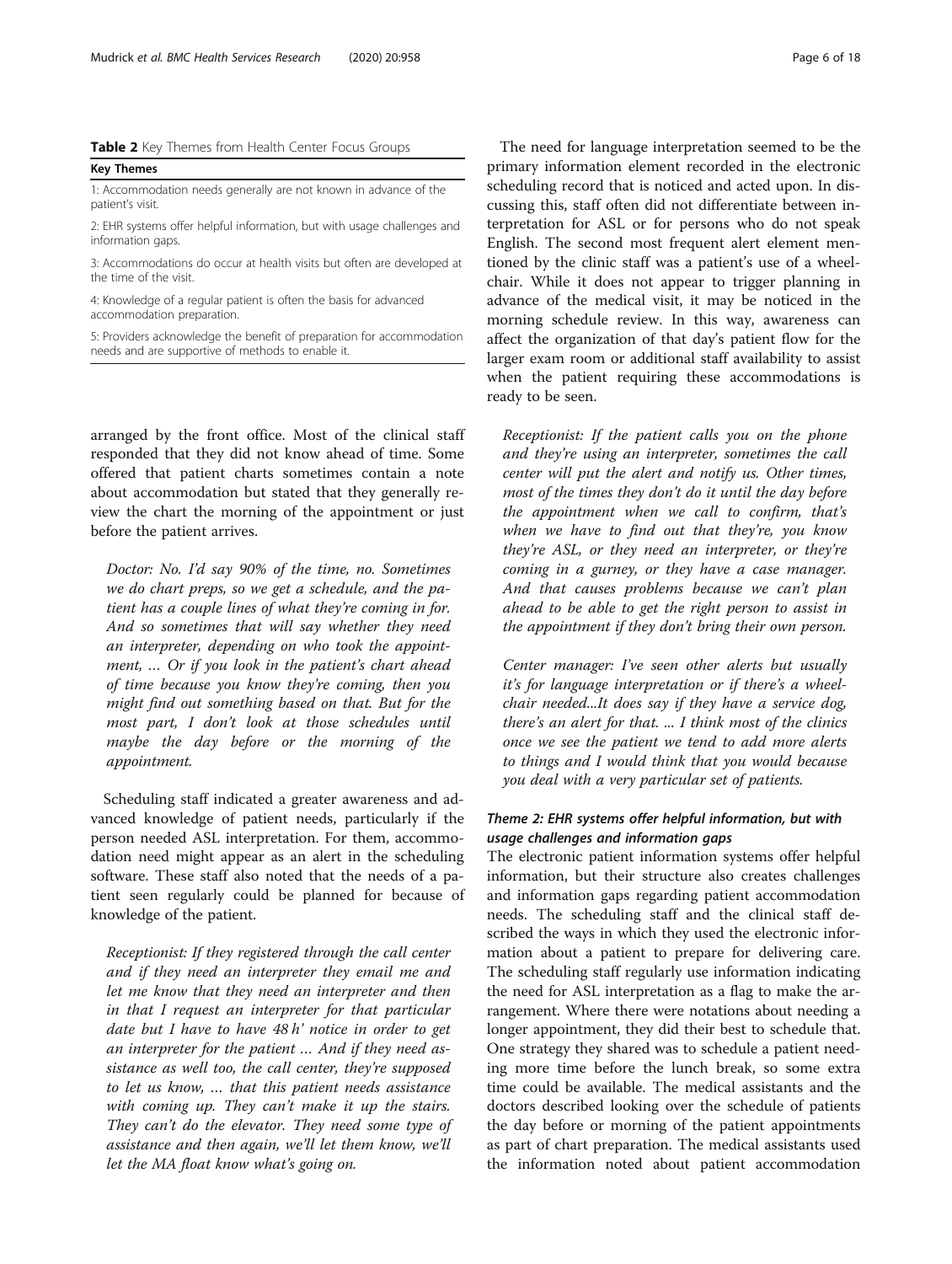needs to plan for who needed which exam room and when extra assistance might be needed.

Medical assistant: Sometimes it's easy like if the alert is there. The order may notify and also because we also check in all the alerts. We're trying to just plan for a patient in a wheelchair and if coming for a pap we know what the patient is coming so it's easy to see the alert that's going to require a long appointment.

Many primary care organizations started using electronic records for patient registration, scheduling, and billing before the push to make the complete medical record electronic. The electronic medical record was later added on as a related, but somewhat separate system. As a result, the scheduling staff in many primary care settings, including this site, work with the "patient management record" (EPM) and the clinical staff work with the "patient medical record" (EHR). What became clear in the focus group discussion was that information obtained and stored in the management record, for example the need for mobility assistance, might not be transferred to patient medical record portion. And while staff have access to both the EPM and the EHR, there is a division by function such that scheduling and reception staff mostly use the EPM component, while the clinical staff mostly stay within the EHR component. Thus, an accommodation need observed during the medical exam might not get recorded into the EPM so it is seen when the next appointment is scheduled. This issue became clear in the response to the question of where accommodation information is recorded. The registered nurse is referring to the EPM.

Registered nurse: You can put anything in there. It's free text. It could say, patient needs to be roomed with a lift. You could write anything. It's not just like a limited selection of text in there. But that's only scheduling. And providers don't do that. There's only a certain subset of like the MAs [medical assistants] do it. And it's not consistent that it's been put in there either necessarily.

Interviewer: And will the treating physician see that information?

Registered nurse: No. That's the problem. It's the staff who's scheduling. Only the people who schedule. And they don't schedule for themselves.

Doctor: So sometimes if we know the patients, like [Registered nurse] said, if we're scheduling them for follow-up appointments and something hasn't been done for them, I'll ask our MA to say, can you put in the system that they need this for the next appointment so they can do that? But I don't know how to do that personally. And then we don't see those alerts because we don't do scheduling. So it's a separate system.

A medical assistant offered another example of inefficiency from miscommunication tied to the two systems. In this case, the clinical staff member has to re-do the schedule for the appointment because of the patient's other regularly scheduled care. From the patient's perspective, it probably seemed surprising that the medical provider was not aware of which days were dialysis days.

Medical assistant: See, front desk sees that but on the MA end, we don't see that. I don't see oh this patient can only come in Monday, Wednesday they have dialysis Tuesday, Thursday. So, if I make an appointment for that patient on a Wednesday, they're like, no I can't come that's dialysis day. And then I have to go back to my desk and re-give appointment and they're like I've been telling you guys this. And we're like, well sorry because we don't see that on our end, only the front desk sees that. Especially if they see a different provider, it's not their regular provider.

The need for an ASL interpreter, or other accommodation, can be inserted in the electronic record so that it pops up as an "alert" to the user. Most of the alerts about accommodation pop up when scheduling. However, these accommodation alerts may not pop up in the medical record (EHR).

Receptionist: Our only problem with the alerts is that we have two systems in the front, we use one in the back office for the medical assistants, they use another one most of the time. So, if we put an alert in the front part of an EPM, when you go to EHR and the person only uses EHR all day, they don't see the alerts. They don't know that the patient needs a Sign Language interpreter or has mobility issues.

Interviewer: Okay, who sees EHRs and who sees EPMs?

Receptionist: We all see it, but if you're working on it like for a medical assistant, the only time they see the alert is if they go back to make an appointment. So, at the end of the appointment. They won't see it at the beginning of the appointment when they put the vitals in and they have the patient in the room.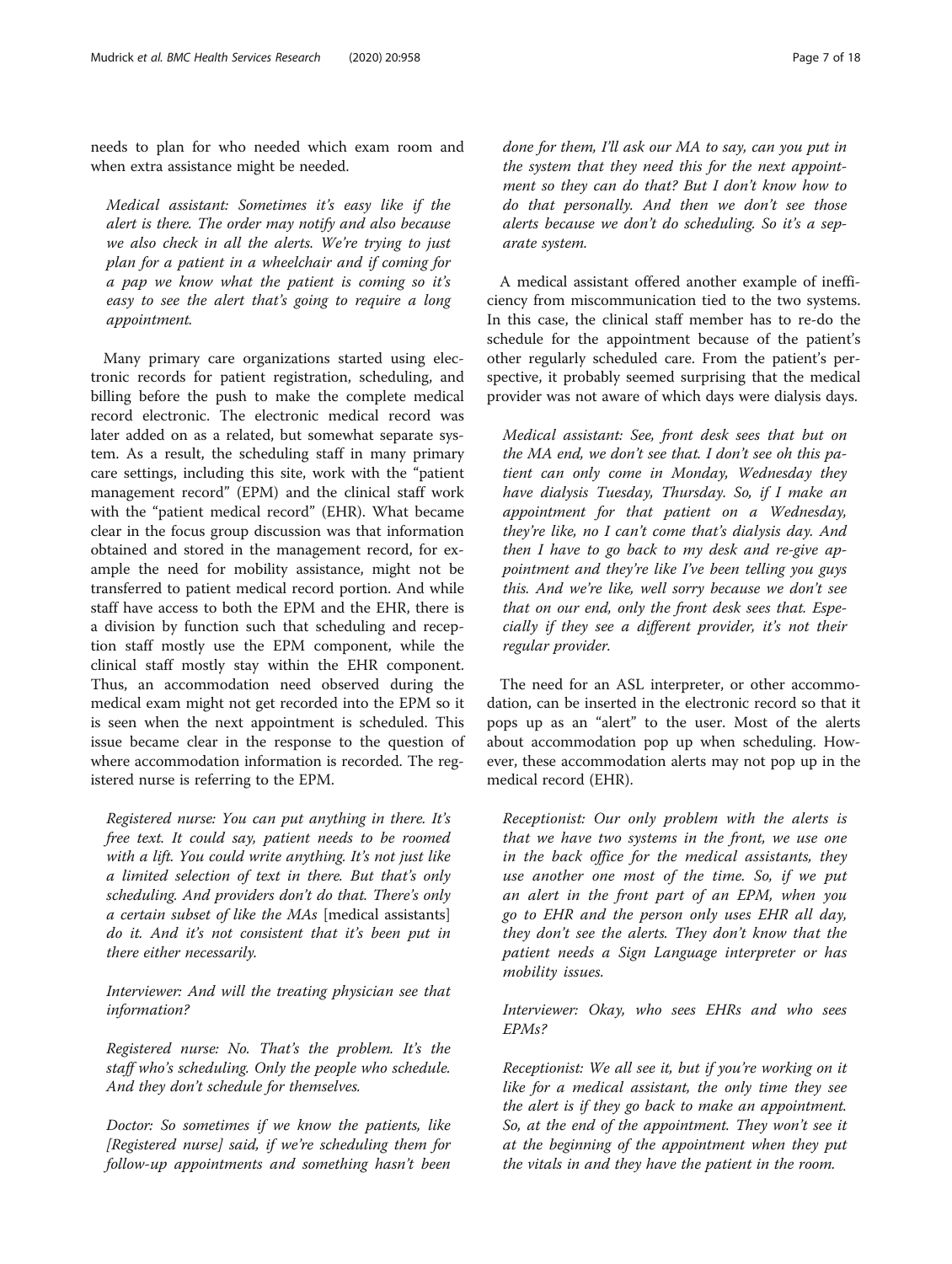The manager of a different clinic site provides a similar description of the operation of the two parts of the patient electronic database.

Center manager: There's a very particular set of people that deal more, mostly with the EPM, the practice management part versus the health records. But everybody has access to both so the goal, it would be fantastic if everybody kind of just looked at both. Because I notice that there are times that there are alerts in EPM that don't make it over to EHR so then the providers aren't aware that there's a particular concern about, some, a patient or a need … We tend to focus on one particular, one of the two.

Staff offered additional observations of how the complexity of the EPM and EHR system makes it difficult to obtain the information related to patient accommodation needs. One issue was the large number of different alerts that pop up, intended to make the provider aware of important issues for that patient. However, some felt that there were so many alerts that their impact was muted. Others noted that the accommodation information in the alert was too brief to usefully assist preparation. The criticism of too much brevity also included the four accommodation questions completed at registration.

Triage assistant: So essentially, it's part of when they're going through the registration form, it's a part of the questions. They'll say, do you need assistance during appointments? And then those four things come up, which they can click. But you can't specify, but you can only click low vision blindness, language, mobility assistance.

The health provider is large enough to have several persons whose job titles are "referral specialist." These individuals receive notification from the doctors to set up a referral with a medical specialist. In the focus groups, referral specialists indicated that information about accommodation needs does not accompany a referral request and they often do not see it in the parts of the database they use. The referral specialists indicated that they have another electronic system for referrals, and it does not contain the accommodation alerts activated in the EPM/EHR system. Referral staff said they could use the EPM and EHR to read about the patient and identify accommodation needs, but that the volume of referrals they are sent, and the speed with which they feel they need to arrange them, discouraged them from taking the time to dig deeply. The referral specialists agreed that at times this created problems, acknowledging instances in which they had made a referral

appointment only to hear from the medical specialist provider or the patient that the setting was inaccessible or that that the provider was unable to accommodate that patient and provide care  $[35]$  $[35]$  $[35]$ <sup>2</sup>

Referral specialist: I do referrals and I don't look at alerts because well I am with EHR and I use [product name] and so I don't know when a patient needs special accommodation. I have no idea unless I go through the chart and read and then I'll find out. I refer patients out to see specialists and some of the time the places that I refer them to, they don't offer special accommodation so I'll get lots of the patients calling back or the place calling back saying we don't have wheelchair access. We can't see your patient. I just had a patient recently that is blind and deaf. I did not know that until I got a phone call from the mother of the patient and that's when I had to do all the specific arrangements for the patient. So I'm just wondering if there's a way other than the alert to know ahead of time that the patient requires these accommodations.

### Theme 3: accommodations do occur at health visits but are often developed at the time of the visit

Accommodations for a patient's disability are made during health visits, but many of them are put in place at the time of the medical visit as a need is recognized. Even if they had not been able to make advanced arrangements for a patient's accommodation needs, the staff members in the focus groups described how they worked to put a needed accommodation in place "on the fly." Many of the situations they described involved someone with a mobility impairment. The receptionists described alerting the medical assistants when it was clear an extra person would be needed to assist a patient with transfer. A medical assistant described going out to the street when the patient called needing help getting out of the car and into the office. In the case where the ASL interpreter did not show up for a Deaf patient, rather than make the patient reschedule, they described efforts to communicate with writing or by using a staff member who had some knowledge of ASL. Focus group members acknowledged that the time required to implement these "on the fly" accommodations sometimes affected the planned schedule, but they did not view this as a big problem.

Administrative assistant: It might throw off a little bit of the flow, but then again you have the no-shows

<sup>&</sup>lt;sup>2</sup>It is prohibited discrimination under the Americans with Disabilities Act for a medical provider to refuse to treat a patient based upon disability, even if the refusal is due to an inaccessible office .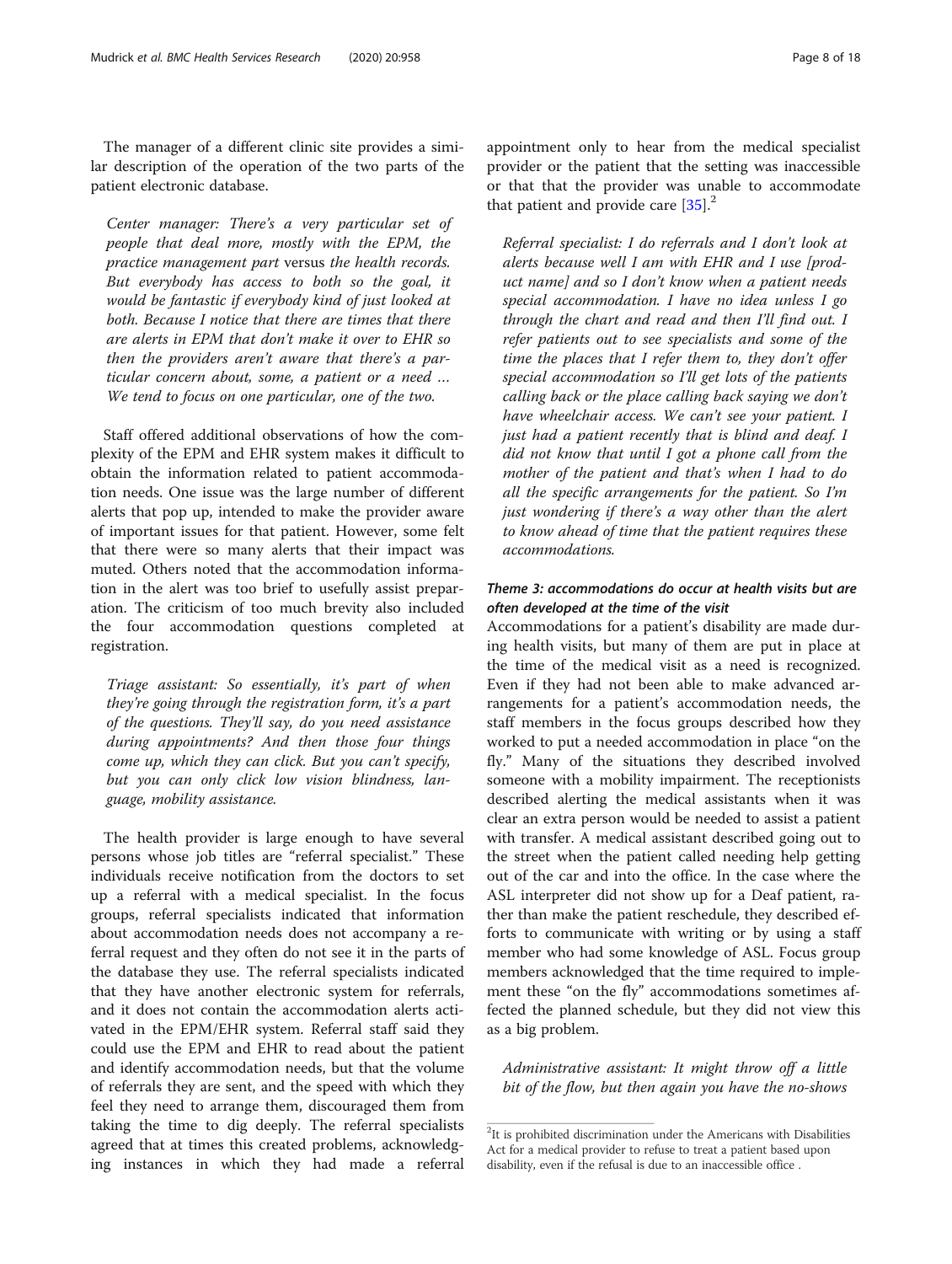or the cancellations, so it balances. Or we make it work.

One person described the schedule as "an outline to the essay" and the others in the group agreed. Some of the case examples they offered indicated dedication and creativity.

Receptionist: We have a couple of patients that come to us from care homes so sometimes we're not aware when they're coming … and there are times when we are not prepared for them because when they're coming in, they're coming on their gurney so we have to rearrange the area to make sure that they're able to come in and go to the room where they have them, where their appointment is taking place... I think if we had a little bit more heads-up that that person is coming then we can be prepared and not have, a transportation or the paramedics waiting out in the hallway, for us to kind of move things around.

Beyond preparation for patients who required ASL interpretation, it seemed there was little advanced preparation of communication methods or materials that might be useful to patients with visual or intellectual disabilities. Staff members reported working out alternative formats for communication as they are recognized, and offered a number of examples of the workarounds they use to meet this need.

Staff psychologist: Because people may not know how to read, or they're fluent in English but they're not able to read English, YouTube is your friend. Everything under the sun is on YouTube … So if there's health information that someone needs and printed and the reading is an issue whether it be the lowvision or the inability to read, I press "go" you know, and I have YouTube things going, … If there's any questions about someone's cognitive abilities or abilities to read or abilities to take in information in a print format, or [inaudible], I YouTube it, immediately. And that's the saving grace in the worst times.

At the same time, the medical providers understood that a makeshift arrangement may not be ideal from a quality or patient-centered perspective.

Registered nurse: Yeah, that would be a work around. I mean, that's my stock and trade as a nurse, how to educate patients in a way that will make sense to them, whether it's finding a YouTube video [inaudible] that shows them how to use their inhaler. Or whatever might be. In that case, you

know, I would ask the patient if they have a recording capacity on their phone and read it and record it for them. Or if they have an answering machine at home and I can call them, read the instructions to them, or, you know, but it would be a MacGyver.

Responding to an unexpected accommodation need also affects the care experience of other patients. It can result in a longer wait to be seen or other modifications.

Medical assistant: But just say for instance, there's two that come in with the wheelchair, and like [Receptionist] said, if we're already using two of those rooms for patients who are nonwheelchair patients because they're regular rooms, we have to switch patients, ask patients to get up, move to another side of the hall, … yeah musical chairs with them. Just to make sure everybody is being seen.

### Theme 4: knowledge of a regular patient is often the basis for advanced accommodation preparation

Provider knowledge of a regular patient is an important source of information for making advanced accommodation preparation. Although the schedulers, receptionists, and the clinical staff all spoke about their use of the accommodation need information in the electronic patient record, the discussion indicated that they rely a great deal on what they know about the patient from prior medical visits.

Eligibility specialist: When you build a relationship with your patient, you just automatically know. Like this is what we do when we're done with them, you know, or schedule the interpreter or whatever is needed. Or if they need a longer time. That's just what we do automatically. Because most of our patients are like ongoing patients that come like twice, three times a week. So we just automatically know, we know them by name. It just comes naturally.

Medical assistant: Like [inaudible] patients sometimes they take longer to speak. Yeah, one of the nurses, she has like patient cards, specifically for a provider because she knows the patient that we work with. But patient cards for the patients who like point out all different medications, especially if she knows what medications they are on to help with the [inaudible]. ..But if it's someone who is slow speaking then we just take our time with them.

Triage assistant: I think it's easier like once we know the patients, and like, oh, Mr. Such and such is scheduled today. So we can be sure when we see that person rescheduled. But for new patients, which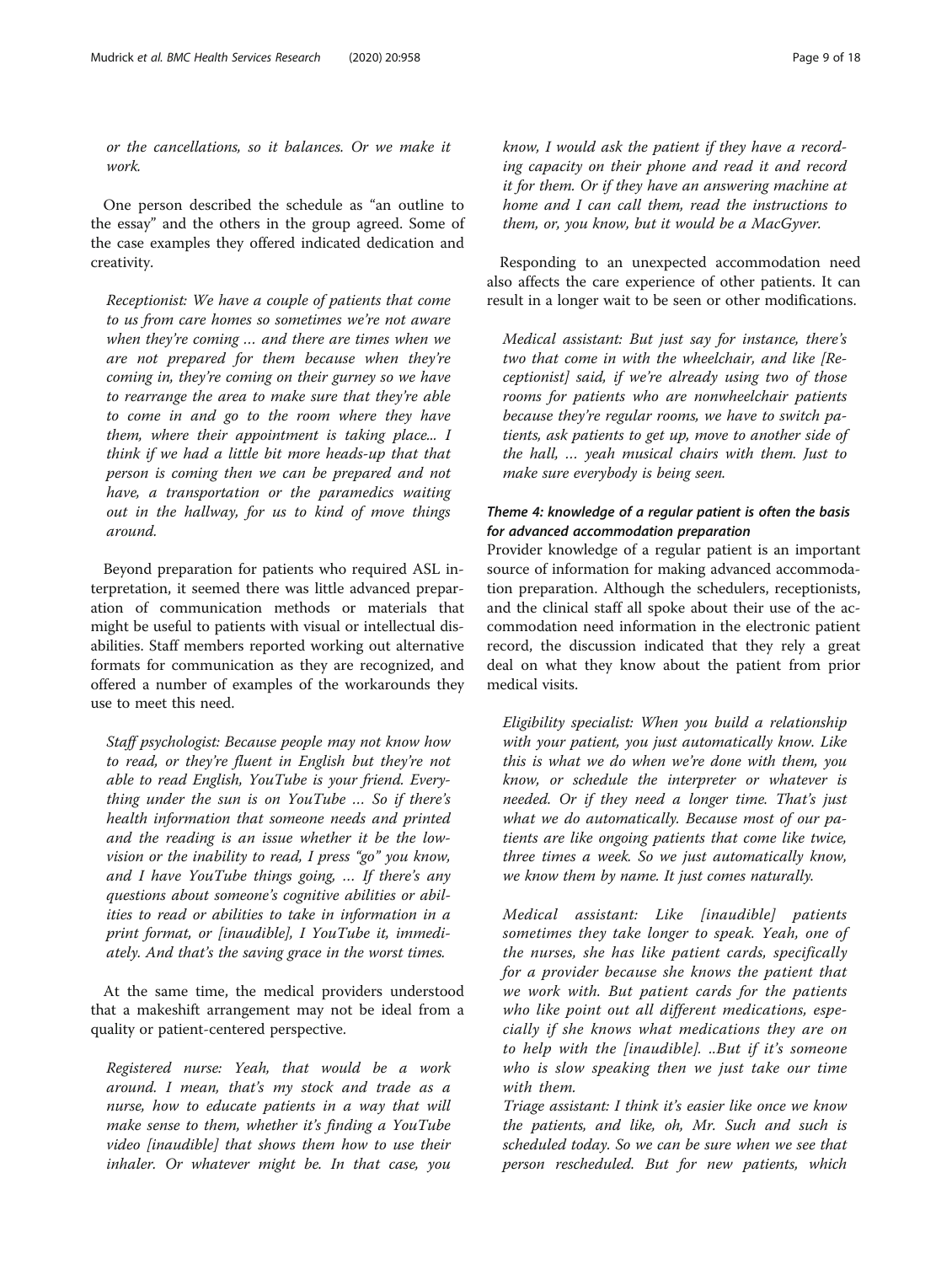differ, and we're still learning about them and they're learning about us.

The doctors, nurses, and clinic receptionists talked about patients whose care they knew usually requires more than the standard 15-min visit. If they were involved in setting up the next appointment, they would strive to place it where there was the possibility to run beyond 15 min. This knowledge was not necessarily recorded electronically. Thus, if the patient used the call center to schedule an appointment, the time offered might not allow for flex, and an additional appointment could be required. Knowledge of a patient can play a role in accommodations that are more idiosyncratic, such as ensuring the availability of the nurse who is able to help a patient with behavioral health limitations to remain calm.

Knowing the patient also meant knowing about variations in the standard accommodations. One staff member gave an example of parents who insist that they transfer their daughter to the exam table, rather than allow the center staff to do it. In another example, a medical assistant described the downside of variation where a Deaf patient prefers using a family member to an ASL interpreter arranged by the Health Center.

Medical assistant: And sometimes with the patients, some patients don't disclose their disabilities, so we wouldn't know until we see it. This brings up one of my patients - they have a family member that comes in and does ASL for them, we didn't know that at first and they don't use an interpreter, when we got to give them one, so they want to use the family member. Which takes time because the family member doesn't know all the words.

The more often a patient was seen by the health center staff, the more that needed accommodations were known and worked into visit planning by providers when they reviewed the patient list for that day or the next. The call center schedulers and referral specialists have responsibilities for assuring accommodation is present, but they have fewer opportunities to know a patient beyond information present in the electronic record.

### Theme 5: providers acknowledge the benefit of preparation for accommodation needs and are supportive of methods to enable it

Provider staff recognized the benefits to having accommodation information in advance and were interested in a systematic protocol to make this occur. Health Center staff were in agreement that having information about accommodation needs in the electronic patient record is helpful. Many stated that the four questions currently in use should be kept. However, there were a number of suggestions for additional information and for ways to ensure the information was brought to the attention of everyone.

Medical assistant: I think like the pop up questionnaire, just straightforward, like a four-question questionnaire would be helpful that way we can all see it from all in both the front desk, MA and the provider perspective. ... Like we're trying to improve the clinic so much as like the whole like you know be fancy get new chairs and all this, and TVs and all this. But I feel like you still have to accommodate our patients and if we're not doing that then we're not going to be successful as a clinic. You know and as an MA, I can't fully do my job if I don't know. I feel bad if I don't know, this is my patient coming in with a disability and they're looking at me like you're supposed to know that.

Registered nurse: … frankly, the [EHR] chart that we use currently, which is [product name], I go into the demographics all the time hoping that there's going to be something helpful there, and I'm often disappointed by what I find, either because people don't put in--it's very clumsy to put in information. And then it doesn't always reveal in a very easy way on that banner. I mean, I was kind of thinking ideally what I would like was that when you open up a patient, there's some sort of overlay of what the patient desires and what they want you to know about them and keep in mind for their visit before you get into the details. … We are the ones interpreting what they say or putting it in into our own language. And I would really like something more in the patient's voice around things that they need in terms of accommodation instead of this generic drop-down menu choice.

There was variation across the staff members regarding what level of detail about patients' accommodation needs was necessary, especially given how much other information needed to be entered in the record. There also was discussion regarding the format that would best bring that information to everyone's attention. The system already pops up a number of other alerts, and so there was concern that one more alert could be missed or ignored. One staff member mentioned an electronic record system she had seen at a conference that used color coding to attract the user's attention to the different types of information. Others in the group expressed interest in this idea.

Finally, while the focus group interviews were not intended to sensitize staff to disability and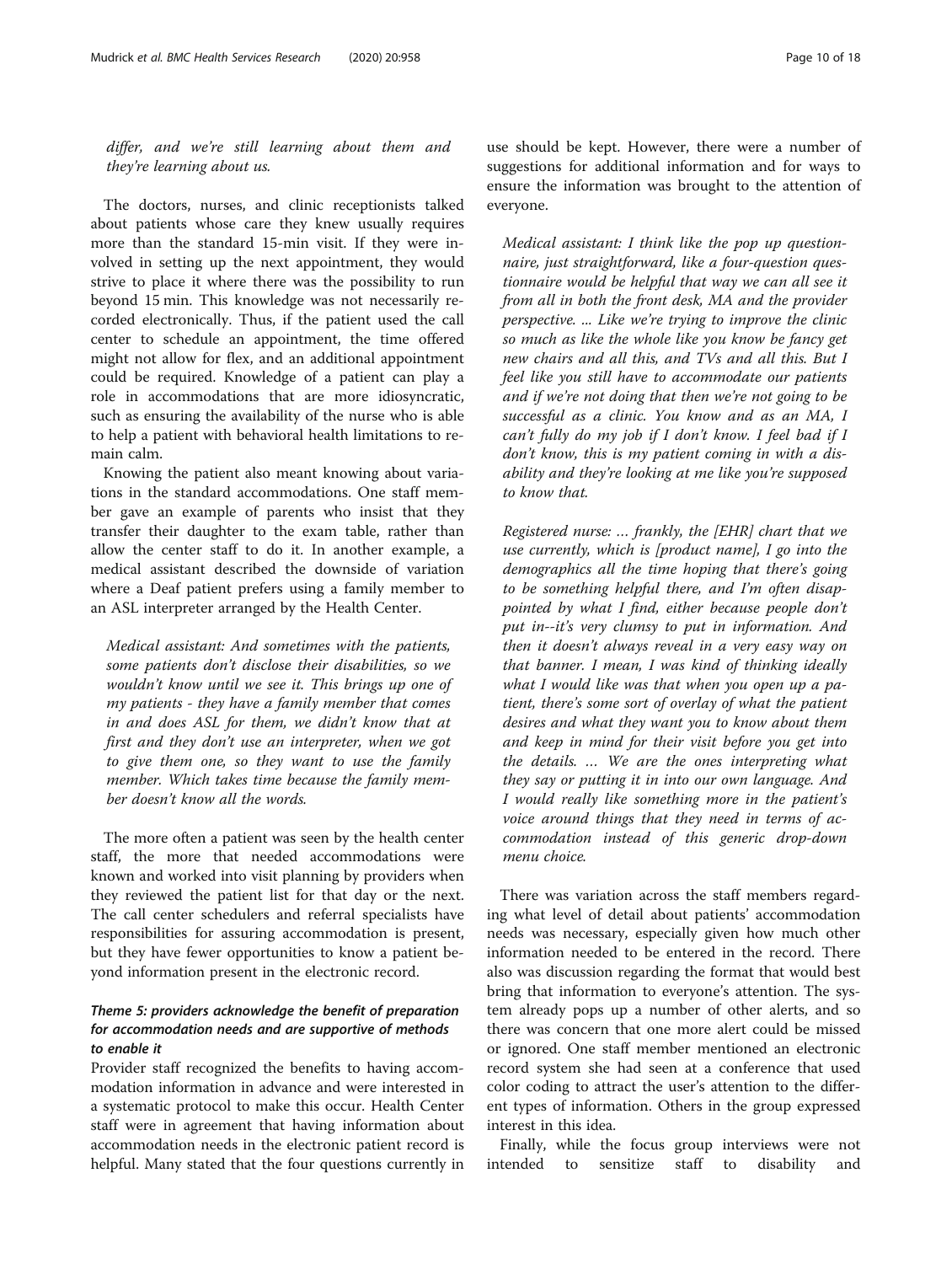accommodation, in the course of the group discussions, participants commented on what they were becoming aware of from the discussion. Persons with management responsibilities noted things they could implement to improve access. Some staff members expressed their need for, and interest in, knowledge for "disability cultural competence." Others spoke about the need for more accessible equipment at their site. There were discussions in each of the focus groups about the need for more long appointment slots. In fact, there seemed to be general confusion regarding whether any long appointment slots existed, whether staff were "allowed" to book two 15-min slots to create a single 30-min slot, and how such additional time should be coded for billing purposes.

### Patient interviews

The 12 patients interviewed were persons with moderate to severe functional limitations. Table [3](#page-11-0) shows that the eight women and four men include persons who experience serious difficulty because they are Deaf or hard of hearing, have visual impairment, mobility impairments, or intellectual disabilities. Some of the respondents experience more than a single functional limitation. Table [3](#page-11-0) also indicates that most of the respondents had been patients of the Health Center for more than 4 years. All of them had visited the health center in the past 6 months, with the reason for the visit a routine check-up, follow-up for a chronic or acute condition, or recent onset of an acute condition.

Two themes emerged from the patient interviews relevant to the role of accommodation information in the EHR: (1) patients did not clearly recall indicating their accommodation need on the registration form and (2) patients expected their health providers to make appropriate accommodation derived from knowledge of the patient and specific requests made prior to the medical visit.

### Theme 1: patients did not recall indicating an accommodation need on the intake form

Table [3](#page-11-0) shows that only 2 of the 12 patients interviewed clearly recalled indicating their accommodation need on the intake form, nor or on any other form. These patients answered the question "No," did not clearly recall, or answered by talking about their interactions with the Health Center staff to arrange accommodations.

Question: When you first enrolled in [the Health Center] were you asked whether you would need help during appointments because of limitation in hearing, vision, or movement?

Patient 1: I don't know. They seen my cane and they just helped me. They knew I needed help.

Patient 2: It sounds quite possible, but it's such a long time ago and maybe it's something that—form I filled out in the initial stages of my participating in their program there that I filled out something like that. But I can't tell you for sure.

Patient 3: Yeah. I had a care worker with me and she helped me through a lot of paper then...

Patient 4: I don't remember being asked in writing or on a form if I need an interpreter. My girlfriend comes with me and she signs during the visit.

Patient 5: I would say probably not, no. I don't remember them asking me anything about my accommodations. And I have a good memory, so, yeah.

The registration form was not, in their view, the primary means through which they conveyed their accommodation needs to their health providers. The vague recollection of answering the four questions on the registration form suggests that the questions did not stand out from the other background information they were providing. Even the patients who recalled the questions or thought they recalled the questions, did not seem to view them as the Health Center's primary source of information for arranging visit-related accommodations. Some patients indicated that when they call to schedule an appointment, they remind the scheduler of their accommodation need. However, patients did not view their right to expect accommodation as contingent upon their proactive effort when making an appointment.

### Theme 2: patients expect their health providers to make appropriate accommodations for their medical visit

Patients expected their health care providers, which included everyone within the medical office, to get to know them, and to implement needed accommodations based upon that knowledge. Several patients gave examples of needed accommodations provided routinely because the Health Center knew them.

Question: Did you let the Health Center know of any special accommodations before or during your visit?

Patient 1: No. They knew I was blind, the ones that knew me. They come out and call my name and, uh—the old ones, who've been there, they know me.

Patient 7: No, they do that for me [make a longer appointment without having to ask].

Patient 5: I guess the only thing—sometimes the nurse will transcribe for me, or they will fill out the boxes for me. That's like the only accommodation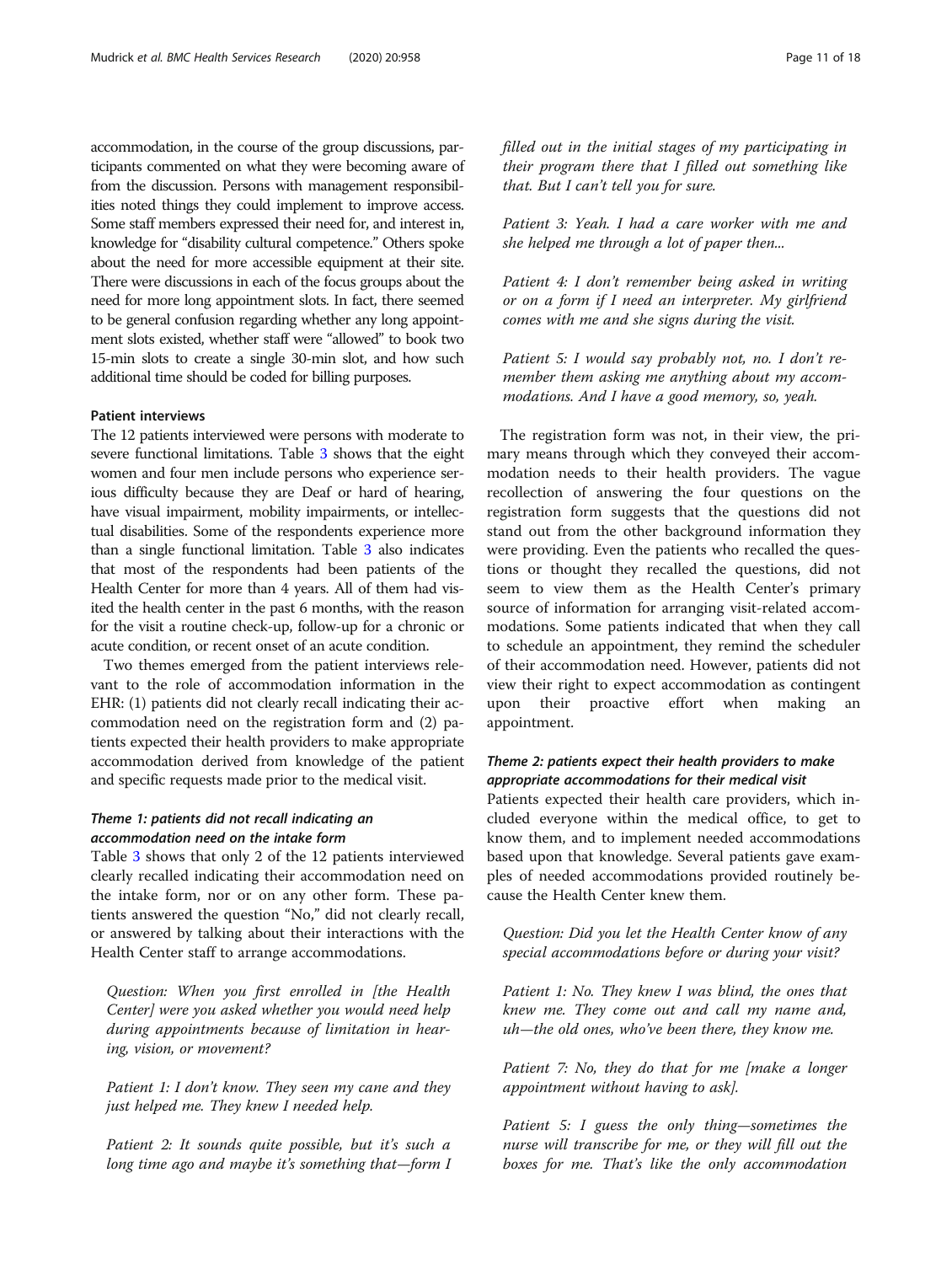<span id="page-11-0"></span>

| Profile characteristic                                                                           | Number of persons |
|--------------------------------------------------------------------------------------------------|-------------------|
| Sex                                                                                              |                   |
| Female                                                                                           | 8                 |
| Male                                                                                             | $\overline{4}$    |
| Functional limitations (ACS disability questions, yes or no to each question)                    |                   |
| Deaf or serious difficulty hearing                                                               | 5                 |
| Blind or difficulty seeing even with glasses                                                     | 3                 |
| Serious difficulty concentrating, remembering, or making decisions                               | 3                 |
| Serious difficulty walking or climbing stairs                                                    | 7                 |
| Difficulty dressing or bathing                                                                   | $\overline{4}$    |
| Difficulty doing errands alone, such as visiting a doctor or shopping                            | 5                 |
| Length of time a patient of the Health Center                                                    |                   |
| 0-4 years                                                                                        | 3                 |
| 5-9 years                                                                                        | 5                 |
| > 9 years                                                                                        | $\overline{4}$    |
| How long since most recent visit?                                                                |                   |
| $0 - 30$ days                                                                                    | $\overline{4}$    |
| $31-60$ days                                                                                     | $\overline{4}$    |
| $>60$ days                                                                                       | 4                 |
| Reason for the most recent visit                                                                 |                   |
| Follow-up for an acute condition                                                                 | 2                 |
| Follow-up for a chronic condition                                                                | $\overline{4}$    |
| New acute health problem                                                                         | $\overline{2}$    |
| Routine check-up                                                                                 | 3                 |
| Other                                                                                            | 1                 |
| Clearly recalls completing the four accommodation questions on the intake form                   |                   |
| Yes                                                                                              | $\overline{2}$    |
| No                                                                                               | 10                |
| Rating of importance of assistance or accommodation arrangements to sense of receiving good care |                   |
| Very important                                                                                   | 12                |
| Somewhat important                                                                               | $\mathbf 0$       |
| Not important                                                                                    | $\overline{0}$    |

that I really ever say I need. Like, that I need a transcriber.

Patients who were not completely satisfied with their care experience felt Health Center staff had not invested enough effort to get to know them and to understand their accommodation needs. Other patients indicated that each time they scheduled an appointment they remind the scheduler of their accommodation needs, even if only to confirm what they expect the Health Center to already know.

Patient 6: My disability is pretty involved and needs diligent care. I am new to California and the clinic did not conduct a medical history. They need to get

to know me. I moved back to repair that gap in my healthcare.

Patient 8: [She] was saying sometimes when they schedule in advance they say that they can't accommodate her … So she says normally if [her] needs are mentioned on the phone they will give her a longer appointment. [Patient with assistant on the phone to aid understanding her speech.]

Patient 2: Like I kind of suggested, the doctor kind of checked on his computer from his records and it feels to me like he was just sort of pretending to be knowledgeable about my case but it kind of seems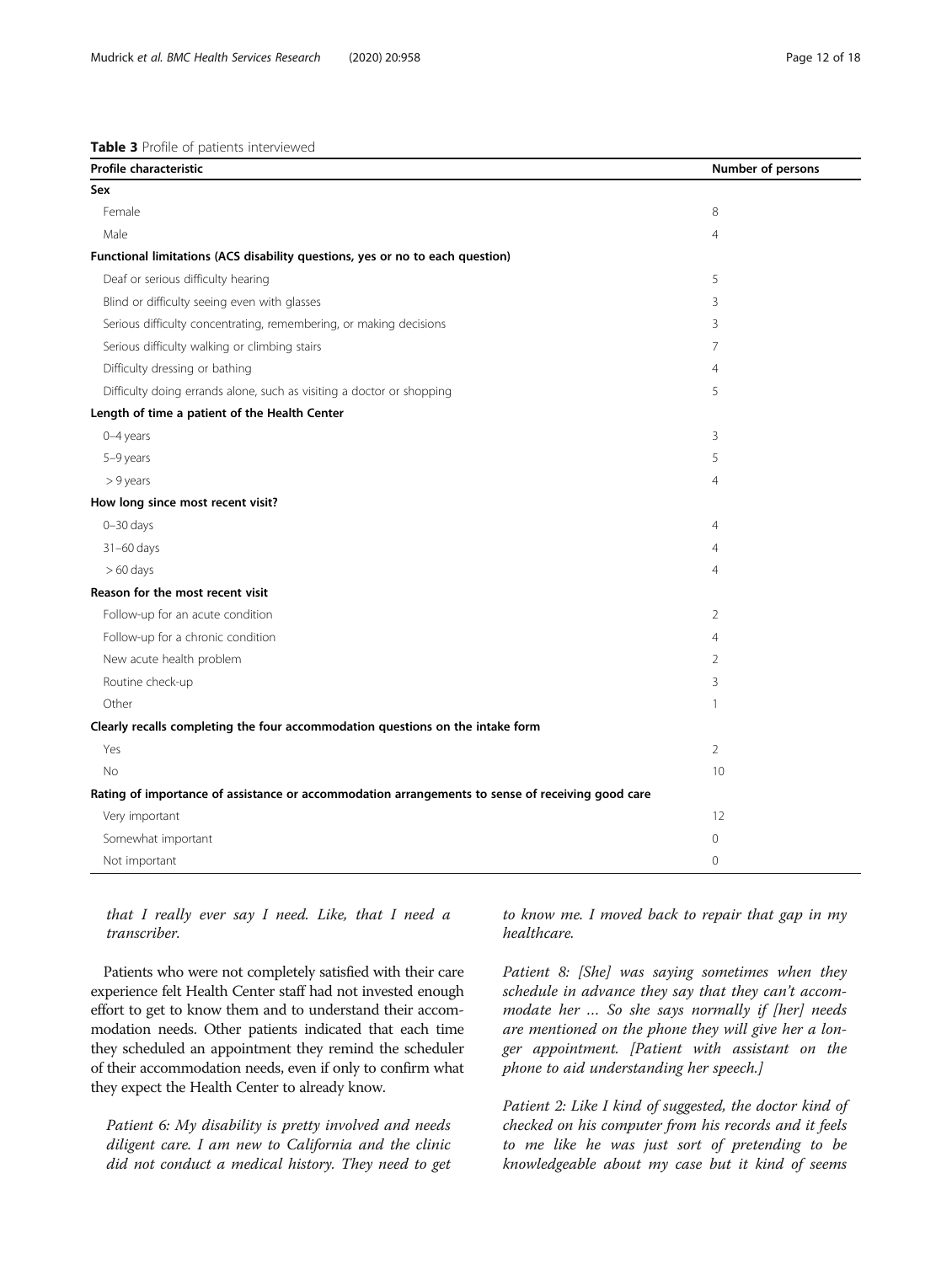like he's just referring to something he's just seeing on the computer..

Patients indicated that knowledge of them is a key source of information about accommodation needs, even if there is information in the formal record. Some patients offered examples of unusual successful accommodations, worked out with health center staff in a collaborative manner. The areas in which patients expressed the greatest frustration were accommodations involving communication. Examples included difficulty using the health center's web portal, not having materials in Braille, desiring a transcription of the conversation that took place during the visit, and feeling rushed through the appointment (e.g., needing more time for communication).

All the patients indicated that the presence of special assistance or accommodations was very important to their sense of receiving good care. Some elaborated their reasons by speaking about the importance of good communication, whether it involved Sign Language interpretation, written materials, or taking time to really listen. Two patients indicated their understanding that disability accommodation is a right in U.S. law.

Patient 5: I guess it's like a—like, if you rate it from like,  $1-10$ , I would say a 7 or an 8 ... Well, I have a right to accommodations, so I feel like I should be awarded—I should be given those accommodations if I need them.

Patient 12: It's very important. I've been hurting. It's very important that I have someone to treat me well. Or I wouldn't even go. I'd find me another doctor.

Patient 1: It's really important. Yeah, because I can't—I can't know what room to go in, or get on the exam table by myself. If I'm searching for the table, I might get hurt or fall in the process. Yeah, they're really nice up there.

Overall, patients expressed satisfaction with the care they received, and most were satisfied with the accommodations present during their medical visit. However, persons with more complex limitations and needs were more critical of their visit experience. Examples of patients with complex limitations are persons with physical and cognitive limitations, or movement limitations due to combinations of pain, cerebral palsy, or paralysis. These individuals may have required several accommodations, such as assistance getting on and correctly positioned on the exam table, assistance to stand, and a longer appointment slot. This latter accommodation also was important to patients who needed an aide to assist them or interpret their speech to the provider.

### **Discussion**

This study examined the implementation of four disability-related accommodation need questions in the patient electronic health record system (EHR) of a large primary health care practice. The specific interest was whether and how staff used the accommodation information in the EHR, barriers to its use, and recommendations for the usable inclusion of accommodation needs information. Focus groups gathered data from a mix of Health Center staff. In addition, a selected set of patients were interviewed by telephone. Interviews with patients aimed to learn whether patients recalled answering the four EHR accommodation questions and whether this affected their expectations for disability-related accommodation at a medical visit. The main staff findings suggested that scheduling staff use the EHR-embedded information about disability-related accommodations needs, but clinical staff more often rely on their knowledge of the patient to plan for accommodations during the medical visit. The findings also revealed that structural characteristics of an EHR system affect the usability of the accommodation need information. A key finding from the patient interviews was patients' general lack of recollection or awareness that they noted accommodation needs as part of initial patient registration. However, patients expected health providers to implement needed disability-related accommodations for their visit.

### Use of EHR accommodation needs information at the medical visit

The inclusion of disability-related accommodation needs in the EHR by the Health Center corresponds to recommendations in the literature that healthcare providers embed information in the EHR to enable advance preparation to treat patients with disabilities [[3,](#page-16-0) [10](#page-16-0)–[12](#page-16-0), [14](#page-16-0)]. These recommendations make the implicit assumption that if the information is present, it will be used. Our findings suggest that use varies strongly by role. The biggest users of the information are front office staff who do not directly deliver health care, but who have tasks to be completed well before the patient arrives. These tasks include recognizing the patient who requires a longer appointment slot and arranging for an ASL interpreter if needed for "effective communication" required by the Americans with Disabilities Act [[36\]](#page-17-0). Accommodation needs come to their attention because responses to the four questions are located in the Patient Management System, the part of the electronic record that serves their roles. To a lesser extent, the medical assistants report using the accommodation need fields to anticipate the allocation of patients to exam rooms with height adjustable exam tables or to identify when additional staff will be needed to assist with a patient.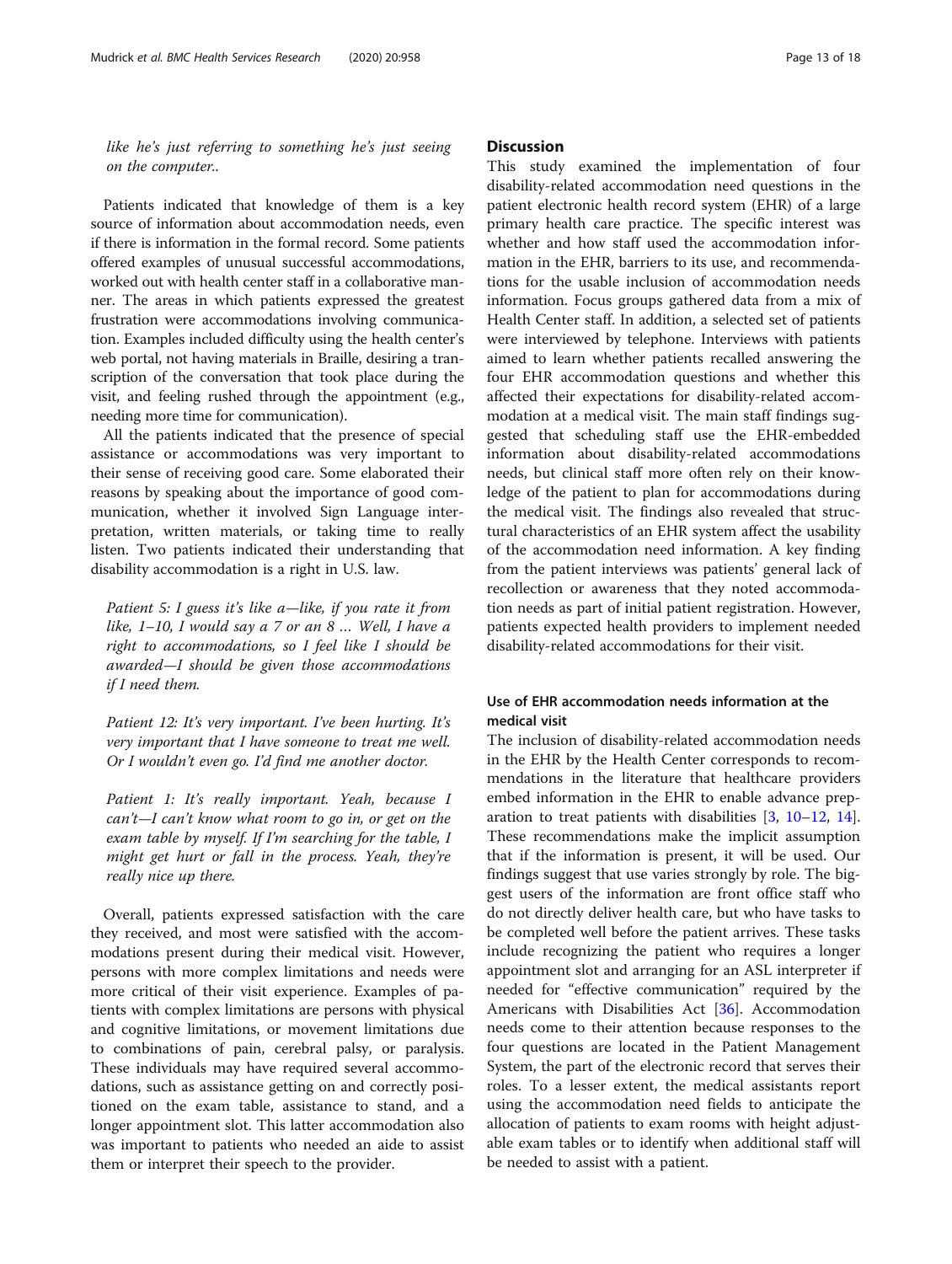While disappointing, it may not be surprising that the clinical staff do not routinely review the accommodation need fields in advance of seeing the patient. One reason is that the accommodation information is not located in the part of the patient record the clinical staff routinely use, even when they review a record in advance. No flag or trigger indicating a possible accommodation need appears on the screens these staff typically access either the day before or the day of a patient visit. Without a mechanism drawing attention to a possible need, staff generally will not proactively navigate to a different screen to view the accommodation need information. An accommodation for a regular patient who is known by name is often implemented based upon familiarity with the patient, but even then, it may not be planned well in advance. If an accommodation is required by a new patient, one who is not seen regularly and with whom the staff are not familiar, or one who has acquired a new functional limitation since answering the accommodation questions, it likely will be implemented "on the fly" when the patient arrives for care.

The dependence upon last minute adjustment translates into the experiences reported by patients with disability who describe medical visits in which they were not examined on an examination table or which were limited by a time slot too short to accommodate the extra time required for effective communication or assistance for mo-bility limitations [\[2](#page-16-0), [6](#page-16-0), [37](#page-17-0)]. Lack of preparation may cause other patients to experience delay, which is associated with dissatisfaction with a care experience [\[38](#page-17-0), [39\]](#page-17-0). Health Center staff seemed resigned to being behind the projected schedule for patients even while acknowledging this is not desirable. One argument used to advocate for EHRs in general is that they can facilitate a smoother workflow [[17](#page-16-0), [21,](#page-16-0) [22](#page-16-0)]. The Health Center staff discussion indicates embedded accommodation need information also could prevent undesirable delay.

We were surprised that the patients did not clearly recall answering the four questions on the registration form. One reason that the four questions held little significance for patients may be the wording that asked about accommodation need. For example, Health Center staff reported that some patients interpreted the question about accommodation for a mobility limitation as an inquiry about transportation needs. This confusion concurs with prior health setting research examining how patients respond to questions about disability and how they speak about their health conditions and limitations [[28,](#page-17-0) [40,](#page-17-0) [41\]](#page-17-0). Answers to, "do you have a disability?" are different from answers to questions asking about limitations in function [\[41](#page-17-0)]. With the disability question, patients express confusion over whether their diagnosed condition is a disability or whether their limitation is severe enough to qualify as a disability [\[40](#page-17-0)]. If asked in an

open-ended fashion about the nature of the disability the answer is sometimes a diagnosis (e.g., Parkinson's disease) and sometimes a functional statement (e.g., balance problems) [[28\]](#page-17-0). These differences not only highlight the importance of wording, but also the distinction between health condition or diagnosis and functional limitation. To implement an accommodation, knowing the patient's diagnosis is less useful than knowing the limitation in function. A related thread of research has studied how functional status can be inferred from the medical narrative or the six ACS questions included in EHRs to enable analyses of health equity and the social determinants of health [[42](#page-17-0)–[45\]](#page-17-0). Whether for immediate use to facilitate a medical visit, or for broader understanding of disability and healthcare outcomes, the EHR wording to identify patients' disability-related functional limitations and needs requires careful consideration.

### Barriers to using EHR embedded accommodation need information

The technical structure of the EHR has a strong impact upon how it is used. A barrier to everyone's use is the complexity of the software, which requires a significant time investment to become a facile user. Clinical providers must click through a number of screens while interacting with patients, and information that is not flagged or easily accessed may not be reviewed or used [[19,](#page-16-0) [45,](#page-17-0) [46](#page-17-0)]. In prior studies physicians report concerns that EHR use increases time spent doing documentation and looking at screens, decreases time in interaction with patients, and negatively affects workflow, a term used to describe the path of people, tasks, and processes that comprise the delivery of care to a patient  $[18, 22, 16]$  $[18, 22, 16]$  $[18, 22, 16]$  $[18, 22, 16]$ [46\]](#page-17-0). Consequently, a structure for entering and reviewing accommodation need that is easy to master and use is necessary to achieve greater documentation. This also will benefit staff members who never meet the patient face-to-face but need to know accommodation needs to schedule appointments or arrange referrals.

One obvious recommendation is that the EPM and EHR be fully integrated. Websites of major EHR software companies suggest that their newest products integrate financial management and patient care information. However, this is only a partial solution if these systems are not structured to collect accommodation need and locate it where staff who need the information can easily access it. Thus far, EHR manufacturers do not offer templates that include accommodation questions.<sup>3</sup> Healthcare facilities that want to include such questions when they transition to new systems must ask for costly customized solutions.

<sup>&</sup>lt;sup>3</sup>Based upon the authors' informal inquiries of EHR exhibitors at the 2019 American Public Health Association meeting and communication with Health Center administrative staff.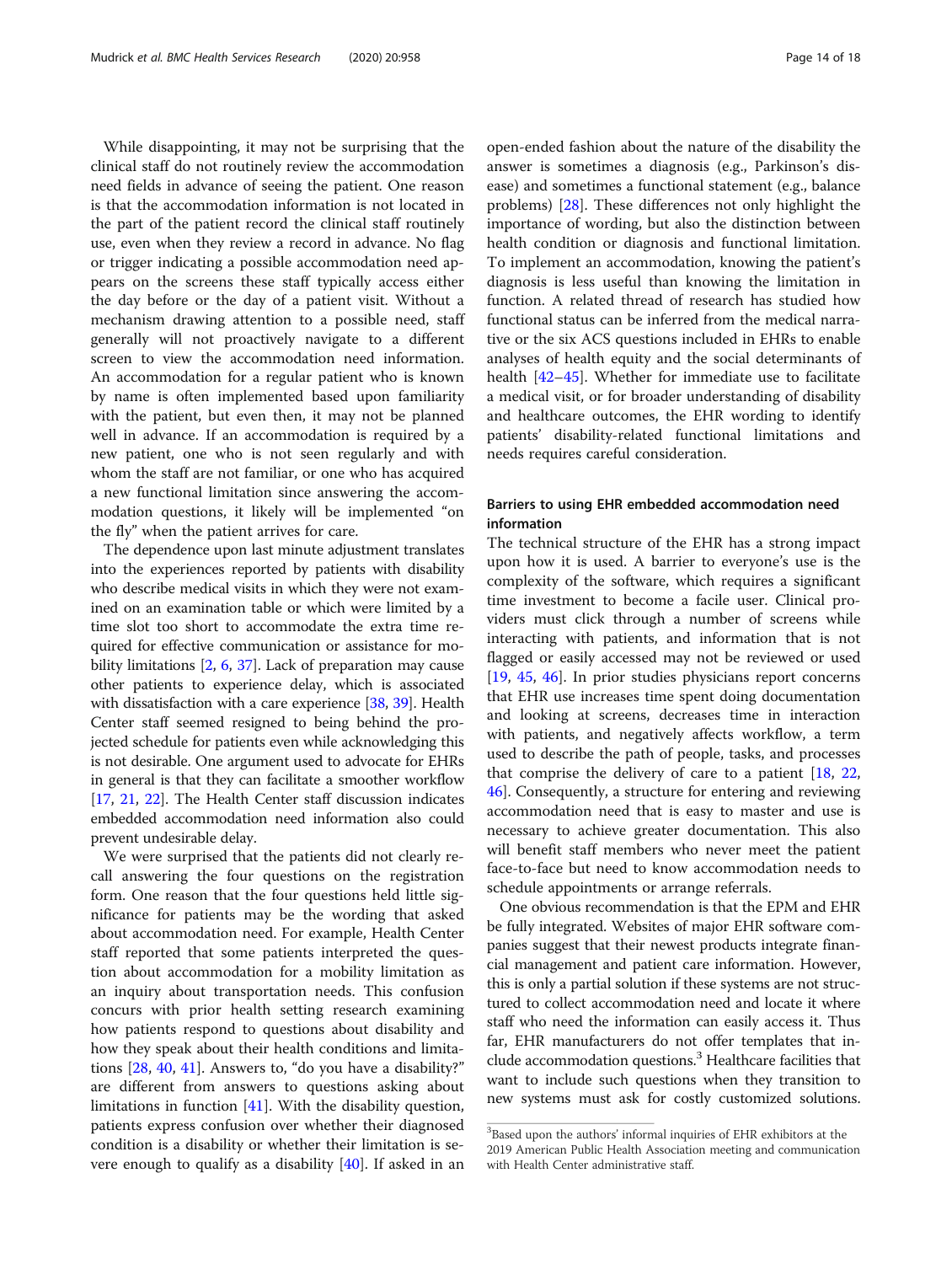Standardizing accommodation questions in EHR products will facilitate more consistent and widespread use.

Another challenge, evident from the patient interviews, is that patient accommodation needs are not static. The Health Center collected and entered the accommodation need information only once at registration. There was no protocol to regularly update it. The presence and severity of disability can change over time; some limitations diminish, and others expand or become more severe. Analyses of U.S. panel data using the six ACS functional limitation questions found that over a 1 year span, some people consistently report their limitations, but a small percentage report onset or absence of a limitation, such as vision or hearing, that might be expected to change little from year to year [\[47,](#page-17-0) [48\]](#page-17-0). Even without a change in functional status, some accommodations may not be needed at every health visit. For example, a height adjustable exam table may not be necessary when a patient who uses a wheelchair receives care for an ear infection.

### Staff recommendations for structuring EHR accommodation need information

Primary care staff are not expected to be masters of the technical characteristics of EHR systems, but they are users who can offer important guidance regarding the best location, timing, and format of accommodation requirements. The involvement of providers and patients in the identification of EHR capabilities and structure has been recommended by others as a means of increasing EHR buy-in and utilization  $[26, 49]$  $[26, 49]$  $[26, 49]$ . A primary recommendation of the Health Center staff was that the accommodation need information be placed where it could be readily noticed by schedulers, nurses, doctors, medical assistants, referral specialists, and others. The standard method in EHRs to remind the user of a patient issue is to put it into an alert. However, systems build in many alerts, creating a risk of one more being ignored [[45](#page-17-0)]. Structural modifications, such as the color coding mentioned by one person, were more appealing to the Health Center staff. The EHR structure also must allow accommodation need to be updated regularly to reflect changes in a patient's functional status. Staff need to be able to interact easily with the EHR and record changes when they identify a need either during a clinical visit or when the patient makes a request during any point of contact with the medical practice. Finally, while a brief and easy method to enter information is desirable, Health Center staff noted that they sometimes require elaboration of the accommodation need beyond the threshold question. For example, when the need for mobility assistance is checked, should they prepare to use the room with the patient lift or for an additional staff member to assist the patient on and off the examination table?

There is no single point in time when accommodation information is needed because the required actions occur in different time frames. Some accommodations (e.g., scheduling an ASL interpreter) must be arranged well in advance; others can be put in place the day before or day of an appointment; and some require systemic arrangements not tied to a specific patient appointment. For example, when a patient requires use of accessible examination equipment, the time frame for planning varies depending upon how many rooms at the clinic have such equipment. If every room has an accessible exam table, then no advanced planning is required. If there is only one room, then it becomes important to space the appointments of patients needing that room, and to plan for room use the morning of, or 1 day in advance. A survey of California primary care offices associated with Medicaid managed care plans found that few practices have accessible equipment, and those that do, likely have only one height adjustable examination table [[8\]](#page-16-0). Similarly, 1 day's planning may be required where the assistance of one or more extra staff is needed. Finally, some of the accommodation needs do not require any real time adjustments, but systemic action. An example is producing often-used instructions in alternative communication formats.

Staff interest in knowing how to better serve people with disability corresponds to numerous studies with data from patients and providers that conclude that medical professionals need a greater understanding of disability (as opposed to illness) and more training regarding best practices to deliver primary care to persons with functional limitation [\[2](#page-16-0), [11](#page-16-0), [37](#page-17-0), [50](#page-17-0)]. The greater knowledge could lead to greater interest in accommodation planning in advance of a medical visit, with the potential for better health care outcomes.

#### Limitations and strengths

This study has limits to generalizability because data were collected from staff and patients of a single health provider organization in a single geographic area. Moreover, the personnel interviewed for this study may not be representative of most primary care office staff because they work for a health center with a focused mission. As noted previously, the FQHC patient census may be disproportionately comprised of persons with low incomes, chronic health problems, and disabilities compared to most primary care practices. Thus, these staff may more often need to utilize accommodations to treat patients. Moreover, the FQHC may attract persons especially dedicated to serving a low income patient population with chronic health problems or disabilities. Finally, not all staff of the targeted clinic sites agreed to participate in a focus group. We do not know what factors differentiate those who volunteered to participate from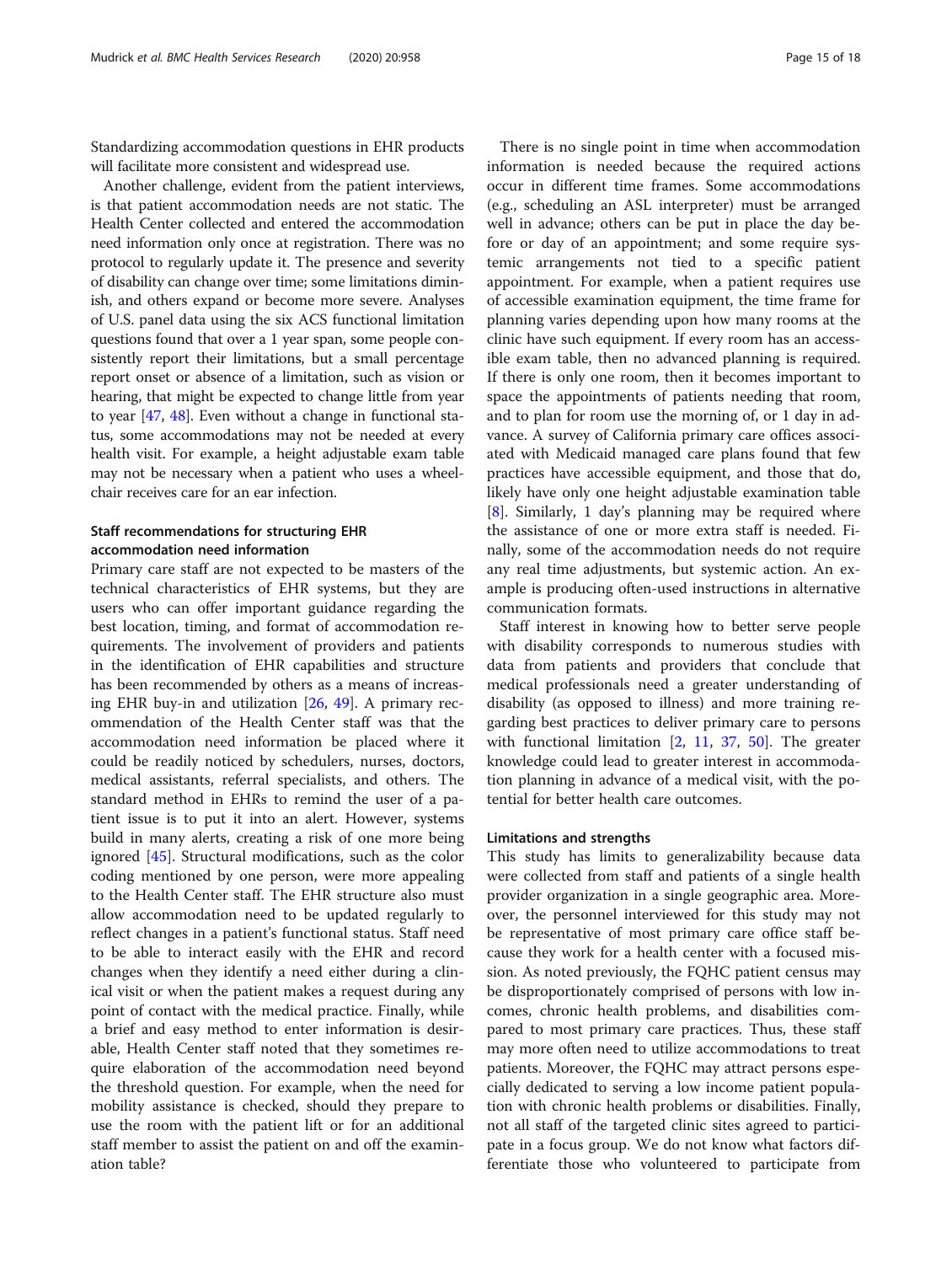<span id="page-15-0"></span>those who did not. The difference could be convenience and time of day, or it could reflect differences in the level of interest in speaking about patient accommodation information and needs. Similarly, the patients invited to be interviewed were selected for specific characteristics; they cannot be considered representative of all patients or all patients of the Health Center. The response to the interview invitation may reflect an unknown factor affecting willingness to be interviewed about the Health Center. Respondents reported a diversity of functional limitations, with some satisfied and others dissatisfied with their visit logistics, so these factors as bias in selection may be minimal. On the other hand, no respondents were in an acute health crisis, which may have prevented participation of otherwise interested persons.

Researchers also were mindful of the potential for bias in collecting and interpreting data and therefore reflected on this concern throughout the study. In particular, the lead interviewer, who has a background in conducting qualitative descriptive research interviews on diverse topics of concern to people with disabilities, sought feedback from the team in order to ensure that she did not express personal biases that might influence data collection or interpretation. Another limitation is that focus groups and semi-structured interviews do not produce the types of structured data required for statistically generalizing findings to a larger population, whether people or organizations.

A strength of this study is that it offers a unique view of how staff in a busy primary care setting use their electronic records and make real-time adjustments to facilitate the delivery of care to patients with disabilities. While a few studies have examined the workflow of primary care delivery and use of EHRs [\[45](#page-17-0), [51\]](#page-17-0), no prior studies have collected data on the in-situ response to patient accommodation needs. Because to date few large providers of primary care have embedded any accommodation need information into their EHR, this study bridges the gap between the EHR implementation and the disability-accessible health setting literature. The use of an FQHC setting for data collection, while a limitation, also is a strength. With more patients with disabilities, FQHC personnel may have more often observed circumstances where disability accommodation was needed or implemented. Thus, they were able to knowledgeably discuss the interface of EHR use and accommodation implementation. The research setting also demonstrates the importance of leadership that is supportive of staff members' creative efforts to accommodate patients. Finally, the use of multiple coders who had not participated in the data collection, along with triangulation of information from patients and focus groups, strengthens confidence in the study's overall conclusions.

For the future, it would be beneficial to have additional studies observe how primary care settings manage their patient flow and implement accommodations for patients who require them. Study of other primary care settings with EHR-embedded accommodation questions would enable development of best practice guidelines. In addition to exploratory and qualitative research, quantitative study of EHR use and patient accommodation would yield insights for structuring EHR systems with patient accommodation information.

### **Conclusions**

This study offers a unique "on the ground" view of how accommodation need, patient EHR information, and the implementation of accommodations intersect in the delivery of primary care to people with disabilities. The portrait of the daily schedule and patient flow suggest that accommodation information can be useful. However, without an EHR architecture that integrates patient management and patient medical information, use may mostly occur at the point of appointment scheduling. The wording of the accommodation need inquiry is important, as well. Patients must understand what information they are being asked to provide and why. Providers must have sufficient detail about the functional limitation requiring an accommodation to guide planning. Accommodation need may change over time as a patient's functional abilities change, and so it cannot be collected only once, or only at a single point in a patient's interaction with a health provider.

This is a timely moment to develop best practices for documenting and implementing patient accommodation need in the EHR as part of meaningful use that supports quality health care delivery.

#### Supplementary information

Supplementary information accompanies this paper at [https://doi.org/10.](https://doi.org/10.1186/s12913-020-05808-z) [1186/s12913-020-05808-z.](https://doi.org/10.1186/s12913-020-05808-z)

Additional file 1: Understanding the Role of Functional Limitation Measures in Electronic Health Records Focus Group Questions – 4.2017

#### Abbreviations

EHR: Electronic health record; HITECH: Health Information Technology for Economic and Clinical Health; ASL: American Sign Language; FQHC: Federally Qualified Health Center; IRB: Institutional Review Board; MA: Medical Assistant; EPM: Electronic patient management (record)

#### Acknowledgements

We wish to thank the Health Center staff for agreeing to speak with us, and for their interest in meeting patient needs that this implied. A special thanks to our primary contact at the Health Center, who offered guidance in connecting with staff, facilitated our access to staff and patients, and who gave us important insights into the workings of a large and busy health center that delivers care to a complex patient population.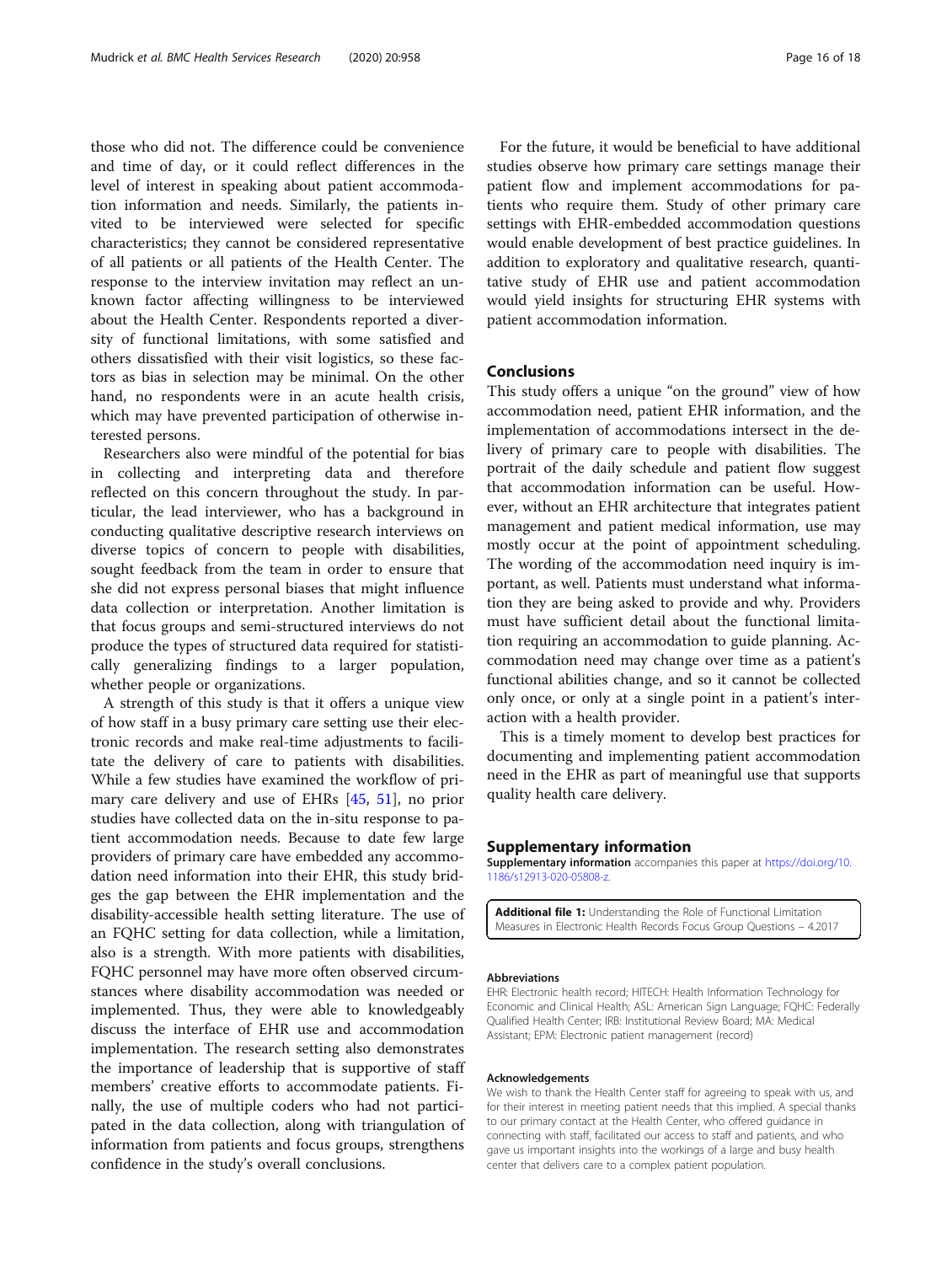### <span id="page-16-0"></span>Authors' contributions

NM had a key role in the conceptualization of the project, development of interview guides, analysis and interpretation of the data, and drafting the manuscript. MLB had a key role in the conceptualization of the project, access to the site of data collection, development of the interview guides, conduct of the data collection, and interpretation of the data, as well as contributing to the critical revision and review of the manuscript. KN was involved in the data collection, data coding, data analysis and interpretation, and contributed to critical review and revision of the manuscript. LS participated in data collection and data coding, the first pass of data analysis and interpretation, and review of the manuscript draft. All authors read and approved the final version of the manuscript.

#### Funding

The study received funding support from the Pacific ADA Center and its grant from the National Institute on Disability, Independent Living, and Rehabilitation Research. Additional support was provided by the True North Foundation and the WITH Foundation.

### Availability of data and materials

The qualitative data collected and analyzed from the focus groups and patient interviews are not publicly available. Due to the small setting and small number of informants, this is necessary to maintain confidentiality.

#### Ethics approval and consent to participate

With the Disability Rights Education and Defense Fund as the lead organization for this project, human subjects review was submitted to the Institutional Review Board of the Public Health Institute (PHI), Oakland, California. The Human Subjects Review Committee of the Public Health Institute IRB gave approval for this project, reference number IRB # I17–004. The Syracuse University Institutional Review Board subsequently executed an agreement with PHI indicating it would rely on the Public Health Institute IRB approval to meet its obligation to approve the project. The IRB approval included use of oral consent for the focus groups and patient telephone interviews. At the start of each focus group, a Study Information Sheet and Oral Consent Form, approved by the IRB, was read to the persons who had volunteered to participate. Then they were asked for their oral consent with the understanding they could withdraw it at any time. Written consent was not felt necessary because the procedures did not require written consent outside of the research context. For the patient interviews, patientrespondents who had access to email received the consent form electronically to sign and email back. If they did not have email, consent was obtained orally by reading the consent statement at the start of the interview. Oral consent was necessary for these persons because disability-related limitations or low income made it difficult for them to get their mail, sign, and return the consent form.

#### Consent for publication

Not applicable.

#### Competing interests

The authors declare they have no competing interests.

### Author details

<sup>1</sup>School of Social Work, Syracuse University, Syracuse, NY 13244, USA. <sup>2</sup> Disability Rights Education and Defense Fund, Berkeley, CA, USA.

### Received: 5 March 2020 Accepted: 7 October 2020 Published online: 16 October 2020

#### References

- 1. Krahn G, Walker D, Correa-De-Araujo R. Persons with Disabilities as an Unrecognized Health Disparity Population. Am J Public Health. 2015; 105(Supplement 2):S198–206.
- 2. Kroll T, Jones GC, Kehn M, Neri MT. Barriers and strategies affecting the utilisation of primary preventive services for people with physical disabilities: a qualitative inquiry. Health Soc Care Community. 2006;14(4):284–93.
- Lagu T, Iezonni L, Lindenauer P. The axes of access--improving care for patients with disabilities. N Engl J Med. 2014;370(19):1847–51.
- 4. Mudrick NR, Breslin ML, Liang M, Yee S. Physical accessibility in primary health care settings: results from California on-site reviews. Disabil Health J. 2012;5(3):159–67.
- 5. Drainoni ML, Lee-Hood E, Tobias C, Bachman SS, Andrew J, Maisels L. Crossdisability experiences of barriers to health-care access. J Disabil Policy Stud. 2006;17(2):101–15.
- 6. Bauer SE, Schumacher JR, Hall A, Marlow NM, Friedel C, Scheer D, et al. Disability and physical and communication-related barriers to health care related services among Florida residents: A brief report. Disabil Health J. 2016;9(3):552–6.
- 7. Breslin ML. Promoting physical and programmatic accessibility in managed long-term services and supports programs. San Francisco: Community Living Policy Center, University of California San Francisco; 2017. [https://clpc.](https://clpc.ucsf.edu/publications/promoting-physical-and-programmatic-accessibility-managed-long-term-services-and) [ucsf.edu/publications/promoting-physical-and-programmatic-accessibility](https://clpc.ucsf.edu/publications/promoting-physical-and-programmatic-accessibility-managed-long-term-services-and)[managed-long-term-services-and](https://clpc.ucsf.edu/publications/promoting-physical-and-programmatic-accessibility-managed-long-term-services-and).
- Mudrick NR, Swager LC, Breslin ML. Presence of accessible equipment and interior elements in primary care offices. Health Equity. 2019;3(1):275–9.
- Disability Rights Education and Defense Fund. Jennifer Thomas Interview, Part I. In: Breslin ML, editor. Health Care Stories; 2011. [https://dredf.org/](https://dredf.org/healthcare-stories/2012/06/24/jennifer-thomas/) [healthcare-stories/2012/06/24/jennifer-thomas/.](https://dredf.org/healthcare-stories/2012/06/24/jennifer-thomas/)
- 10. Turk MA, McDermott S. Do electronic health records support the complex needs of people with disability? Disabil Health J. 2018;11(4):491–2.
- 11. Singer RF, Dickman I, Rosenfeld A. Increasing the physical accessibility of health care facilities. Centers for Medicare and Medicaid Services US Department of Health and Human Services. Washington, DC: CMS Office of Minority Health; 2017. [https://www.cms.gov/About-CMS/Agency](https://www.cms.gov/About-CMS/Agency-information/OMH/Downloads/Issue-Brief-Physical-AccessibilityBrief.pdf)[information/OMH/Downloads/Issue-Brief-Physical-AccessibilityBrief.pdf](https://www.cms.gov/About-CMS/Agency-information/OMH/Downloads/Issue-Brief-Physical-AccessibilityBrief.pdf).
- 12. Independence Care System. A Blueprint for Improving Access to Primary Care for Adults with Physical Disabilities. New York: Independence Care System; 2016. [https://www.icsny.org/providing-healthcare-adults-physical](https://www.icsny.org/providing-healthcare-adults-physical-disabilities/)[disabilities/](https://www.icsny.org/providing-healthcare-adults-physical-disabilities/).
- 13. Morris MA, Kho AN. Silence in the EHR: infrequent documentation of aphonia in the electronic health record. BMC Health Serv Res. 2014;14:425. [https://doi.org/10.1186/1472-6963-14-425.](https://doi.org/10.1186/1472-6963-14-425)
- 14. Disability Rights Education and Defense Fund. The Case for Including Functional Limitation Measures in Electronic Health Records. Berkeley: Disability Rights Education and Defense Fund; 2016. [https://dredf.org/wp-content/](https://dredf.org/wp-content/uploads/2012/07/Issue-Brief-Electronic-Health-Records-April-2016.pdf) [uploads/2012/07/Issue-Brief-Electronic-Health-Records-April-2016.pdf.](https://dredf.org/wp-content/uploads/2012/07/Issue-Brief-Electronic-Health-Records-April-2016.pdf)
- 15. Blumenthal D. Launching HITECH. N Engl J Med. 2010;362(5):382–5.
- 16. Centers for Disease Control and Prevention. Meaningful Use. Center for Surveillance, Epidemiology, & Laboratory Services; 2017. [https://www.cdc.](https://www.cdc.gov/ehrmeaningfuluse/introduction.html) [gov/ehrmeaningfuluse/introduction.html](https://www.cdc.gov/ehrmeaningfuluse/introduction.html).
- 17. Hillestad R, Bigelow J, Bower A, Girosi F, et al. Can electronic medical record systems transform health care? Potential health benefits, savings, and costs. Health Aff (Millwood). 2005;24(5):1103–17.
- 18. Buntin MB, Burke MF, Hoaglin MC, Blumenthal D. The benefits of health information technology: A review of the recent literature shows predominantly positive results. Health Aff (Millwood). 2011;30(3):464–71.
- 19. Cohen DJ, Dorr DA, Knierim K, DuBard CA, et al. Primary care Practices' abilities and challenges in using electronic health record data for quality improvement. Health Aff (Millwood). 2017;37(4):635–43.
- 20. Ventres WB, Frankel RM. Electronic health records: context matters! Fam Syst Health. 2016;34(2):163–5.
- 21. Liu J, Luo L, Zhang R, Huang T. Patient satisfaction with electronic medical/ health record: A systematic review. Scand J Caring Sci. 2013;27:785–91.
- 22. Lown BA, Rodriguez D. Lost in translation? How electronic health records structure communication, relationships, and meaning. Acad Med. 2012;87(4): 392–4.
- 23. Douglas MD, Dawes DE, Holden KB, Mack D. Missed Policy Opportunities to Advance Health Equity by Recording Demographic Data in Electronic Health Records. Am J Public Health. 2015;105(Supplement 3):S380–S8.
- 24. Kotay A, Huang JL, Jordan WB, Korin E. Exploring family and social context through the electronic health record: Physicians' experiences. Fam Syst Health. 2016;34(2):92–103.
- 25. Pérez-Stable EJ, Jean-Francois B, Aklin CF. Leveraging advances in technology to promote health equity. Med Care. 2019;57(6 Suppl 2):S101–S3.
- 26. Zhang X, Hailu, B, Tabor, DC, Gold, R, et. al. Role of health information Technology in Addressing Health Disparities: patient, clinician, and system perspectives. Med Care 2019;57(6 Suppl 2):S115-SS20.
- 27. Gibbons MC, Lowry SZ, Quinn MT. Human factors guidance to prevent healthcare disparities with the adoption of EHRs. Washington, DC: U.S.